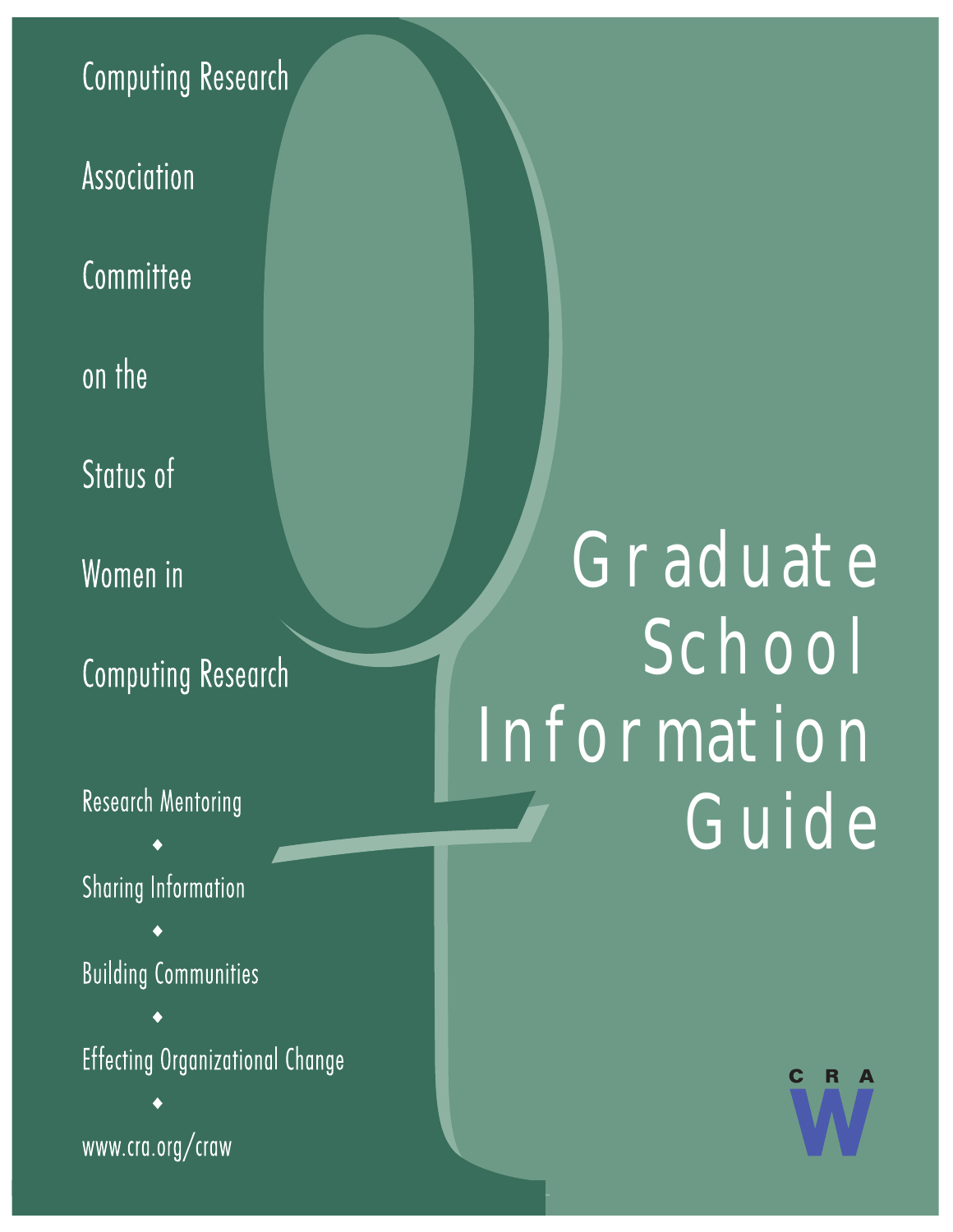# CRA-W

### Committee on the Status of Women in Computing Research

*CRA-W aims to take positive action to increase the number and success of women in computing research and higher education through its four areas of activity:*

#### Research Mentoring

*Providing hands-on research experiences and mentoring programs that guide, support, and encourage women in computing.*

- •Best Practices in Recruiting and Retaining Women in Computer Science and Engineering
- •Career Mentoring Workshops
- •Collaborative Research Experiences for Women
- •Distributed Mentoring Project

#### Information Sharing

*Collecting, analyzing, and disseminating information about and for women in computing.*

- •Careers Booklet
- •CRA-W Online
- •CSE Ph.D. Database
- •"Expanding the Pipeline" Column

#### Community Building

*Fostering professional networking, collaboration, and recognition of women in computing.*

- •Award Nominations
- •Coalition of Women in Computing
- •CRA-W/Lucent Technologies Distinguished Lecture Series
- •Systers Academia

#### Effecting Organizational Change

*Educating and influencing organizations on issues, policies, and procedures to promote the full participation of women in computing.*

- •Government Affairs
- •Senior Leadership Development Workshop

### www.cra.org/craw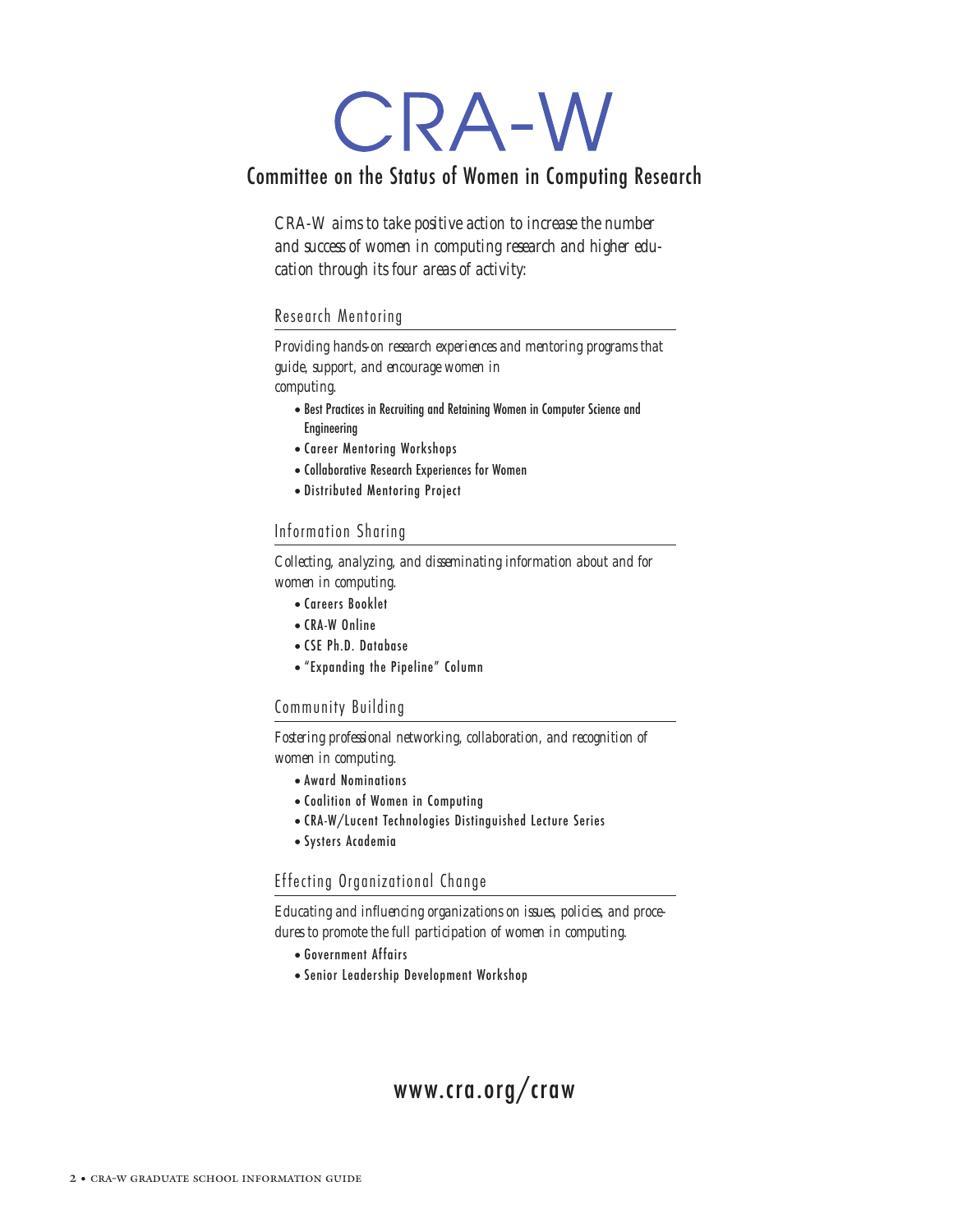# Graduate School Information Guide

*Guidance for Undergraduate and Graduate Students*

Original Guide • Sandra Johnson Baylor, *IBM T.J. Watson Research Center* Year 2000 Updates • Carla Ellis, *Duke University* Ann Redelfs, *San Diego Supercomputer Center*

### **Contents**

- 4 Preface
- 5 Introduction
- 5 Advantages of Obtaining an Advanced Degree
- 6 Choosing the Right Graduate School
- 7 The Graduate School Application Process
- 9 Financing Graduate Study
- 9 Matriculation
- 11 Epilogue
- 11 Acknowledgements
- 11 References
- 13 Resources: Sources of Financial Support

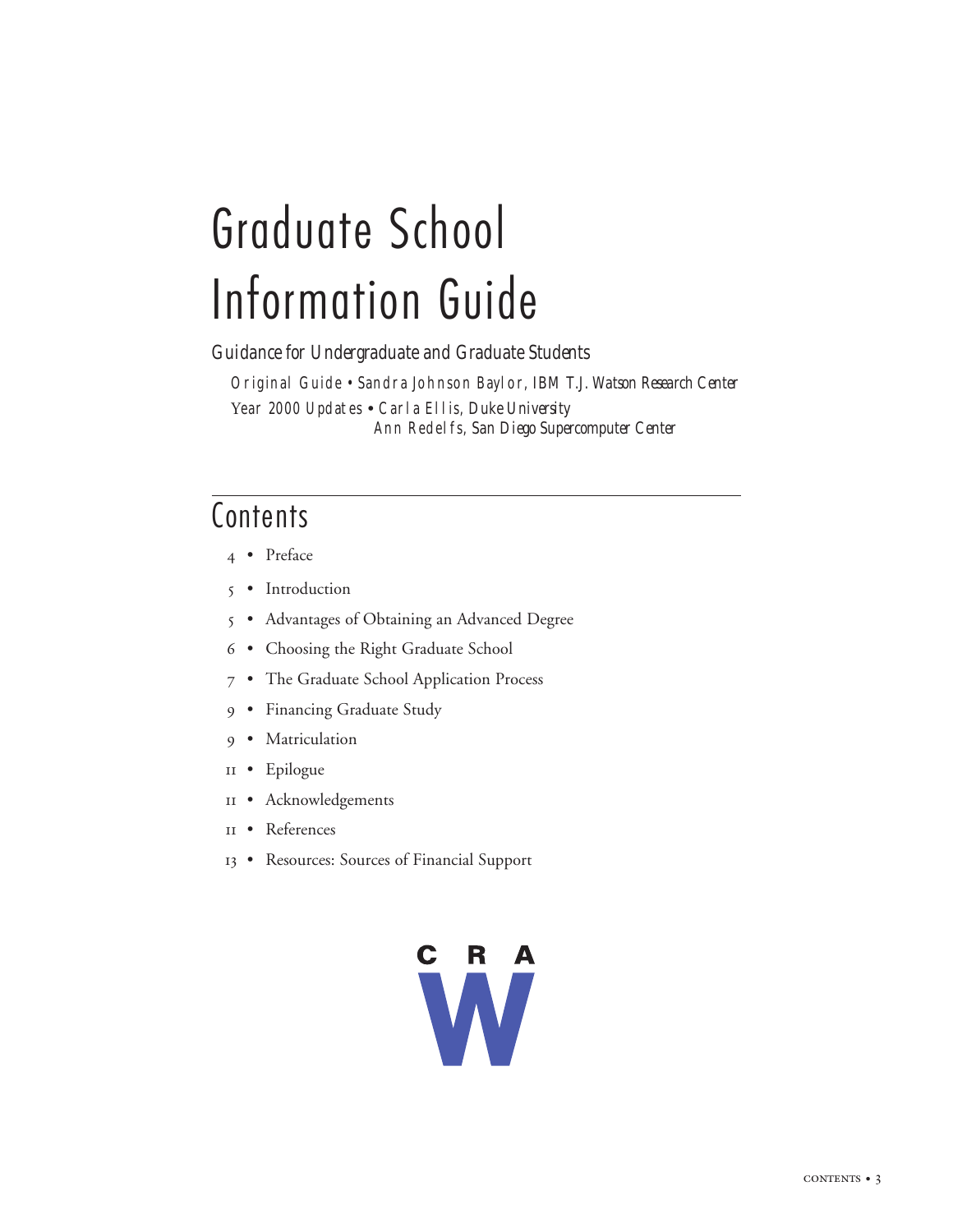## Preface

In 1991, the Computing Research Association (www.cra.org) established a subcommittee to address the problems of attracting and retaining women in computer science and engineering (CSE). The resulting CRA Committee on the Status of Women in Computing Research (www.cra.org/craw), CRA-W, has developed a number of highly successful programs and publications.

This publication, "CRA-W Graduate School Information Guide," is designed to help lead students through the graduate school process. It includes advice and other information on the decision to pursue a graduate degree, the application process, and matriculation. Also included is information on the problems experienced by many women pursuing advanced degrees in CSE, and strategies to improve the graduate school experience. A list of sources of financial support can be found at the end of this publication.

Another publication, "CRA-W Career Mentoring Workshops," covers a decade of successful workshops providing critical information and mentoring to students and professional women at all levels in computer science and engineering. The panelists at the workshops include prominent senior women from academia, funding agencies, the national laboratories, and industry, who speak expertly on a variety of subjects from "getting a job" to "obtaining funding" to "time management."

To obtain additional copies of CRA-W publications, go to www.cra.org/craw/pubs.html.

We wish you all the best as you pursue your graduate career.

Sandra Johnson Baylor *IBM T.J. Watson Research Center*

Carla Ellis *Duke University*

Ann Redelfs *San Diego Supercomputer Center*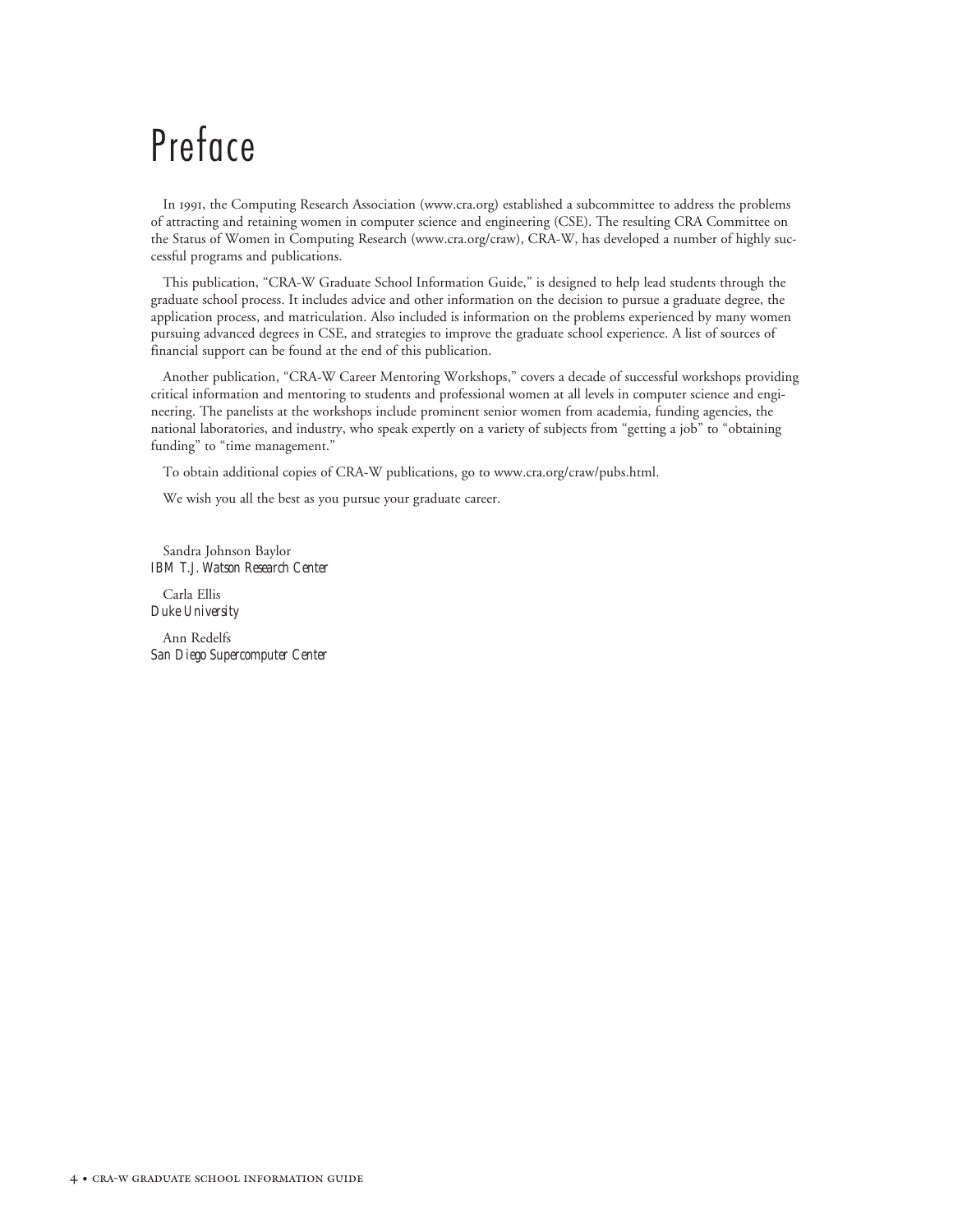## Graduate School Information Guide

#### **1. INTRODUCTION**

Computer Science and Engineering (CSE) research has fueled numerous innovative and technological advances, resulting in the improvement of the quality of life for many. Although women have made major contributions to these advances, they are underrepresented in the field.

The 1997-98 Computing Research Association (CRA) Taulbee Survey [5] found that only 10.8% of the faculty of Ph.D.-granting CS&CE departments were female and only 8% of full professors were women. Also, although women who choose technical disciplines as undergraduates are more likely to earn their bachelor's degree than men, women drop out of Ph.D. programs at twice the rate of men. Only 14% of the Ph.D. recipients in 1998 were women.

The objective of this CRA-W Graduate School Information Guide is to encourage more women to pursue an advanced degree in CSE and to help them better understand the graduate school experience so they will be more likely to succeed. Included is some discussion of the problems experienced by female graduate students and strategies to improve their graduate school experience. Also included is advice on the steps needed to obtain a graduate degree that focuses on the experiences many women encounter as part of this process, an examination of the reasons for obtaining an advanced degree, and information on the application process and matriculation.

The process used to obtain a graduate degree in CSE can vary widely from department to department. Included here are some general guidelines. Your specific department will include some, but possibly not all, of these requirements. These comments pertain primarily to programs in the United States and Canada.

Section 2 discusses the advantages and disadvantages of pursuing an advanced degree in CSE, including information on financial benefits, the time it takes to complete advanced degrees, exciting intellectual challenges, and the aspect of spending time conducting research. Section 3 offers advice on choosing the right graduate school, including decisions you'll need to make about deciding where to apply, questions you can ask yourself about programs you are considering, and how to weigh various factors when it's time to make your final decision.

Section 4 of this guide covers the graduate application process, which includes steps on filling out applications, getting valuable letters of recommendation, writing your personal statement on your interest in graduate school, and how to stay organized. Section 5 presents information on graduate financial aid, pointing out that financial aid is available—you just have to know where to look, who to ask for assistance, and the pros and cons of various types of support. Finally, Section 6 discusses graduate school matriculation, including the M.S.

and Ph.D. requirements, choosing the right advisor, and the problems many women face while in graduate school.

The final section of this publication is a resource guide of sources of financial aid. This list is a small sample of the fellowships and grants available to support graduate study. You should inquire about other sources, asking your colleagues, advisors, and professors for suggestions.

#### **2. ADVANTAGES OF OBTAINING AN ADVANCED DEGREE**

There are many reasons for deciding whether to attend graduate school. The reasons vary from individual to individual and are based on many factors including, but not limited to, career goals, lifestyles, family commitments, personality, and financial and other constraints.

Having an advanced degree generally results in earning a higher salary from the very beginning of your career. A report in the *Electrical Engineering Times* [8] showed that median annual salaries for M.S. and Ph.D. electrical engineers and computer scientists are substantially higher than those for holders of the B.S. degree (median salaries in 1999: Ph.D. \$90,900, M.S. (E.E) \$81,500, M.S. (C.S.) \$87,000, and B.S. \$73,500).

Sources of information on starting salaries [3, 9] show that the difference an advanced degree can make in the initial job offer is substantial. However, the decision to attend graduate school should not be based solely on the expectation of monetary benefits. One of the disadvantages of attending graduate school is the fact that the marginal gain of a few thousand dollars a year in starting salary may not offset the income you might earn if you do not attend graduate school and invest wisely the money earned right out of college.

It typically takes one to three years and five to eight years to obtain a M.S. and Ph.D., respectively, in CSE. The longer the stay in graduate school, the greater this monetary disadvantage. You may never recoup the difference resulting from attending graduate school and beginning your career later. As explained in Section 5, students are often adequately supported (tuition and a stipend) to attend graduate school in CSE; however, the amount of money you earn as a graduate student is considerably less than the amount you would earn while working on a job. This may be a serious disadvantage if you have others to support.

Many of the advantages of graduate school are qualitative, involving the kind of challenging projects you can pursue with an advanced degree that might not be open to you without one and the satisfaction that results. Graduate school provides training in research. Attending graduate school facilitates the student's ability to advance the state of the art in their chosen CSE area through cutting-edge research. A graduate degree gives the holder more credibility among peers.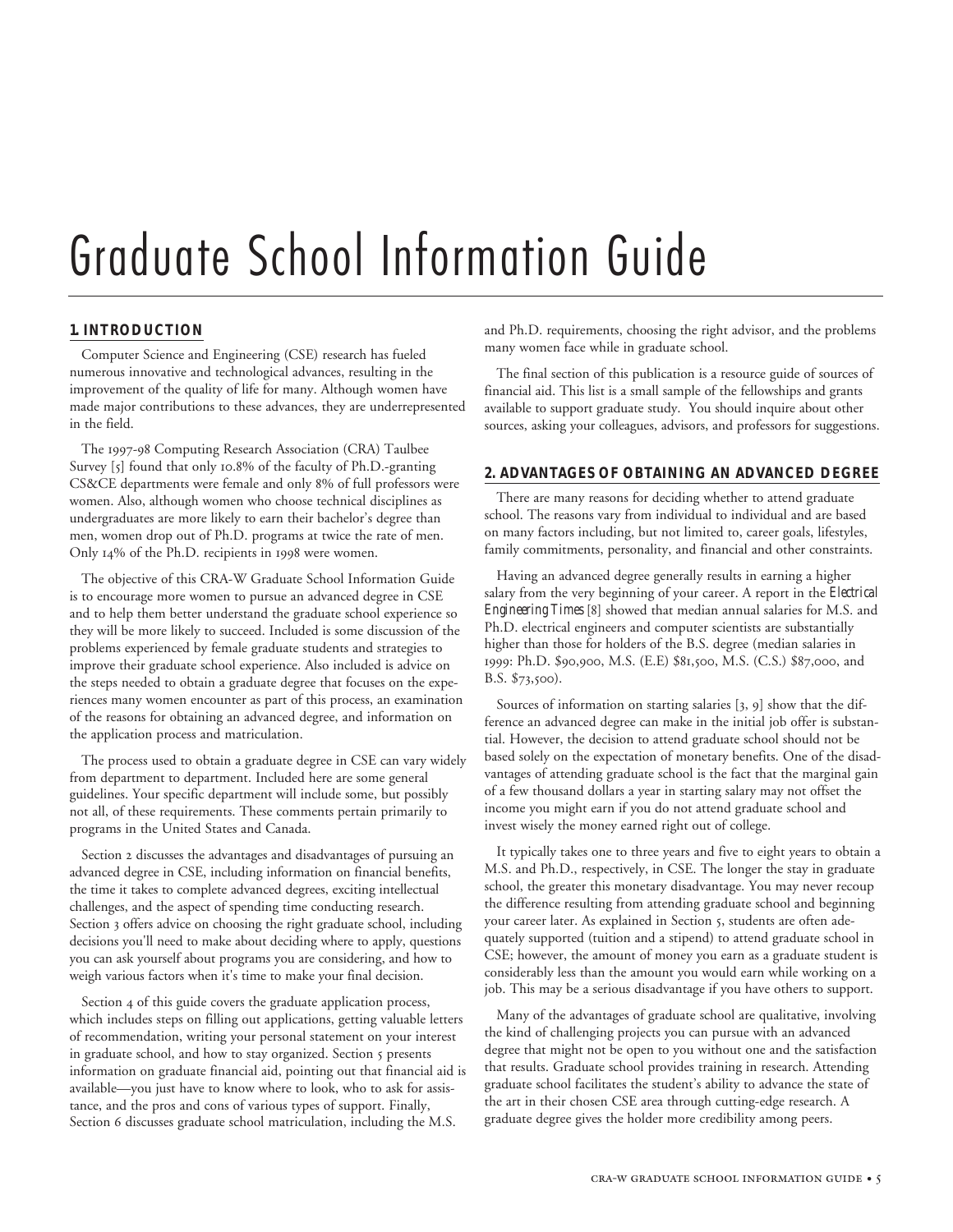Another advantage is that an advanced degree adds depth and breadth to your academic background, which may improve your chances of obtaining an interesting job, or improve your job performance if you already are employed. An advanced degree gives you more flexibility in choosing projects and provides you with the expertise needed for increased levels of responsibility.

An advanced degree is viewed as a distinguishing criterion for separating job seekers in the applicant pool and it provides research and writing experiences vital for launching your career onto the fast track. Throughout your career, these are the attributes that often make the critical difference in job satisfaction. Finally, some jobs require an advanced degree. For example, if you plan to teach or do research at an academic institution, a Ph.D. is usually required (certainly a master's).

Graduate school, however, is very demanding and it requires discipline and focus. It is a humbling experience and it is also very stressful. If you do not have the personality, coping mechanisms, and/or an effective mentor, you may be overwhelmed. In Section 6, various ways of finding and/or building a support network are discussed.

An important factor to consider is your ability. You should conduct a realistic assessment of your chances to successfully complete a degree program. You may not be able to make a realistic assessment yourself, as some women tend to underestimate their abilities. Your professors can help you with this assessment. Get to know as many of your undergraduate course professors as possible, particularly in the technical areas that interest you. A good way to interact with professors is to take advanced undergraduate courses and even, if possible, introductory graduate courses. (This will also add depth and breath to your background.) Also, get to know the graduate students, particularly the teaching assistants, if they are present at your school. Go to these professors and graduate students and discuss your desire to attend graduate school. Get their opinions on how well they think you would do.

One of the most important questions to ask yourself is whether you will enjoy doing research. Undergraduates often have had little exposure to research which, rather than classwork, is the central focus of the graduate school experience. However, there are an increasing number of opportunities to gain this experience while still an undergraduate. By starting to think about graduate school during your junior year, you have time to explore these opportunities.

Research Experiences for Undergraduates (REUs) and the CRA Distributed Mentor Project [4] are examples of programs that sponsor this type of activity. Look into these programs and take advantage of the experience they offer. Taking an independent study course is another way to get involved in the research projects pursued by a professor at your college. The supervising professor can help you access your ability to do research. As Section 4 will explain, experience gained from this type of activity can also be a major selling point when applying to graduate school, and your research supervisor may get to know you well enough to provide a good recommendation letter.

Excellent advice on how to find undergraduate research opportunities and leverage them in applying to graduate school is available from professional societies, such as the Association for Computing Machinery (ACM) [2]. While others can provide insight and encouragement, ultimately, the decision is yours, based on your situation and goals.

After making the decision to go to graduate school, the next question may be what degree you are going to pursue. If you are thinking of first getting a master's and then (possibly) your Ph.D. degree, you should be aware that there are usually advantages in applying directly to a Ph.D. program (and receiving your master's along the way) rather than presenting your plans in the more natural, chronological order. Students applying for a master's degree often are not considered for financial aid. If you are certain that you are not interested in continuing for the Ph.D., then you should consider a "terminal" master's program.

#### **3. CHOOSING THE RIGHT GRADUATE SCHOOL**

#### **3.1 Deciding Where to Apply**

Once you decide to attend graduate school, there are many factors to consider in determining which school is right for you. The goal should be to find the right match between your goals and the program you choose. In this section, we discuss some of the questions you might want to ask and how to find those answers.

One of the first questions to consider is what areas of CSE interest you the most and then to determine which schools offer quality programs in those fields. Some students at this stage seem certain of the specific area in which they want to specialize and possibly even the professor they want as a mentor. Other students have not narrowed down their interests to this extent. This may make a big difference in your evaluation of programs. Some universities offer top-ranked programs in one area (e.g., graphics) and are relatively weak in other areas; whereas other universities are highly ranked, in general, and offer a breadth of areas, but do not have depth or a critical mass of faculty in the one area of interest to you. Since it is not uncommon for students to change interests or advisors during their graduate school tenure, some breadth is desirable in the department you choose. The "right" balance between depth in one area and overall breadth is something you should try to determine.

Where you do graduate work is important, since the reputation of the institution can add to or subtract from the value of your credentials upon completion. For graduate school, the national reputation of the particular department is more important than ranking of the university as a whole. This is determined by the quality of its faculty, library holdings, research facilities, research funding, and the success of its graduates.

Two sources to consult for comparative rankings of programs are the annual surveys by *U.S. News and World Report* [13] and a somewhat older survey by the National Research Council. [10] Both are valuable in allowing you to select various criteria that may be of interest to you (e.g., the number of women faculty in the department). While rankings convey important information, they don't necessarily reflect centers of excellence in particular areas or new opportunities that have developed at an institution since the last survey.

Professors and graduate students at your undergraduate institution can make recommendations regarding what schools you should apply to, based on your abilities and interests as well as the latest news about departments on the academic grapevine.

If you are working, then you can seek advice from co-workers or others in your company who have earned graduate degrees in CSE. Also, many human resource departments classify and rank CSE graduate programs for recruitment purposes. You may want to first enroll as a part-time student at a local university and take a few courses in your area of interest to provide more depth and breath to your background. Get to know the teachers because they can advise you on graduate schools, particularly if they know your abilities.

There are many considerations that go beyond the reputation of the program. Graduate programs vary widely in size, cost, supportive envi-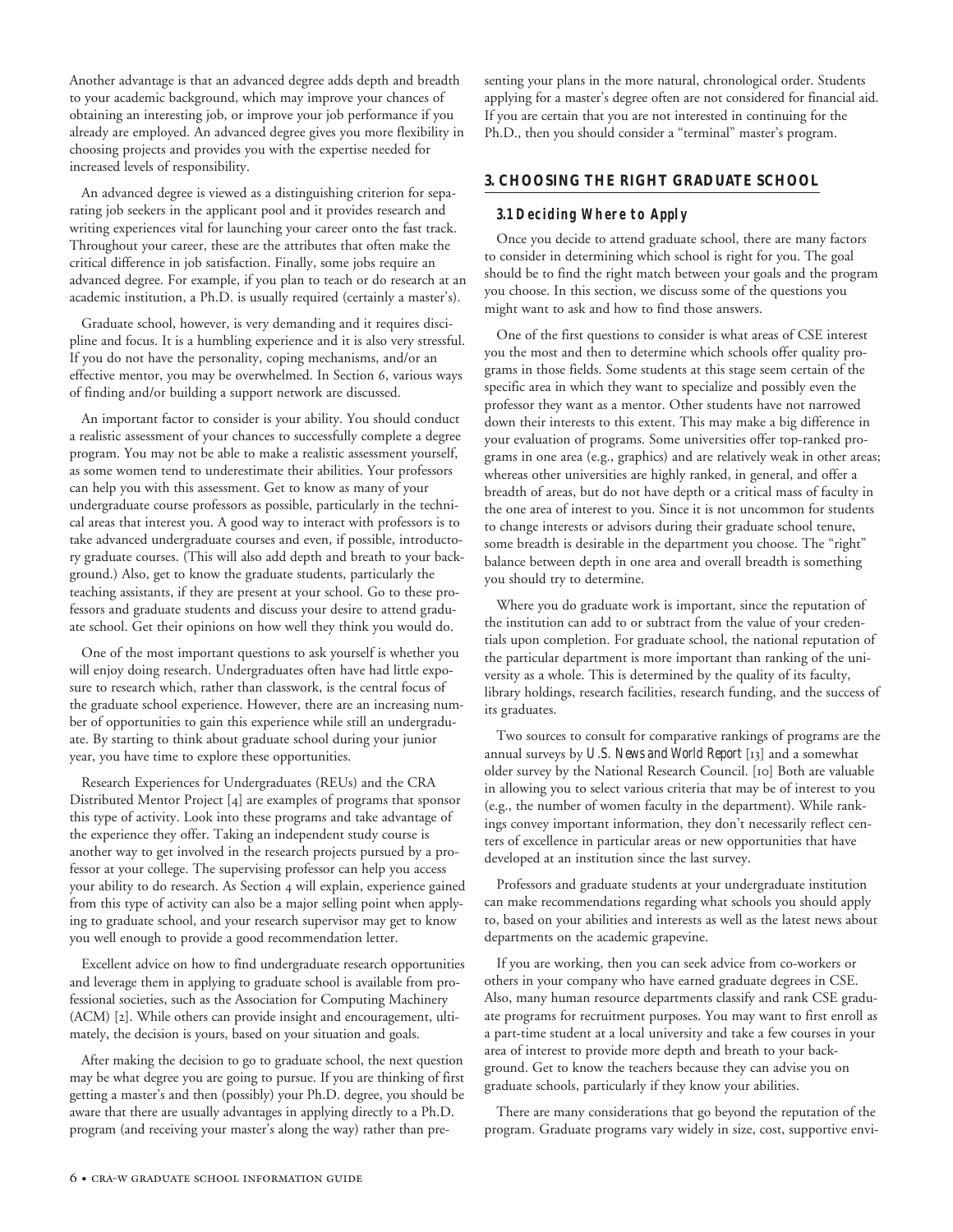ronments, and style. You should seriously consider the type of program in which you would excel, weighing all of your options. Some questions you should ask yourself include:

- In what type of academic climate do I wish to study?
- What type of degree am I seeking?
- What are my academic credentials? Research abilities? Writing skills? GPA? Test scores?
- What are my financial needs?

For descriptive information on degree offerings, enrollment, number of graduates, admission requirements, academic calendar, and faculty size, an easy way is to consult each department's own Web site. Many schools now offer on-line applications from their Web sites, as well. For information all in one place, the Peterson's Guide [11] is a good source. Also, the ACM offers a Web site entitled, "Graduate Assistantship Directory" [1]. Hardcopy of these publications should be available in most university libraries. Furthermore, you should take advantage of graduate program career fairs.

These events provide you with an opportunity to learn more about specific programs by talking with pro-gram representatives. They also provide you with the opportunity to gather information to compare various programs.

After you have made a personal assessment and gathered advice from professors, graduate students, and/or co-workers, make a list of schools that seem right for you. This list should include schools in each of the following categories: 1) highly ranked, selective "dream" schools, offering both breadth and depth; 2) schools that are especially strong in your narrow area of interest, if known; and 3) schools in which you have a very good chance of acceptance. This should improve the probability of acceptance into at least one graduate program and, if you tend to underestimate your ability, a better one than you may have expected.

Once you have a list of schools, gather as much information about them as possible. For each department, list its location; size; type (major state or private university); the cultural, social, and academic environment of the campus; the percentage and number of women in the CSE graduate program; the percentage and number of female faculty members; the academic calendar (semester or quarter); and the financial aid packages.

Prerequisites for entering specific programs and requirements for graduation are major determinants of expectations and length of time for completion. With this in mind, a careful review should be made of what is required, recommended, or optional in terms of: 1) course hours; 2) thesis/dissertation; and 3) residency.

The campus environment—the place where a student lives, studies, and gains intellectual prowess—must be conducive to self-determination and self-fulfillment, and it must allow for personal and academic growth. Thus, areas such as living accommodations for graduate students, cultural and social outlets, and collegiality of association are all critical factors in the assessment of each institution.

One important feature of graduate education—a feature that makes it uniquely different from undergraduate studies—is the close working relationship formed between the student and the thesis/dissertation advisor. The uniqueness of this relationship is such that it is imperative that: 1) the graduate program has a history of advising, mentoring, and graduating female graduate students; and 2) the department is recognized as a place that appreciates and supports the intellectual capabilities of female students.

Other questions to ask about the graduate program you are consid-

ering include:

• Does the faculty exhibit special strengths and research qualities through their graduate advisees, published works, and funded research?

• Are the libraries, laboratories, computers and other research facilities adequate for your educational needs?

- Are the graduates of the program sought by recruiters?
- Does the department of interest offer sufficiently large and varied curriculum to allow you a broad offering of courses and options?
- How senior are the professors in your area, what are their interests and what will their availability be? Do they already have a large number of students? Are they heavily involved in outside activities(e.g., startups)?
- What are the degree requirements? Number of hours of coursework required? Major exams? What are the expectations for a thesis or dissertation?
- What is the completion rate of the general graduate population? Of the female graduate population?
- How long will it take to complete the program?
- Is study space and/or office space available for graduate students?
- Is there a chapter of a formal association (e.g., Society of Women Engineers) or an informal group (e.g., monthly luncheon) for women in the department or college?

Once you have collected as much information as you can about the schools on your list, you should narrow the list down to a handful of schools and then start the application process. One of the best ways to get answers to many of your questions is to take the time to visit several CSE departments. Many students do this in the summer or fall of their senior year when considering where to apply.

#### **3.2 Deciding Where to Accept**

Once offers of admission and financial aid go out, it is time to make the final choice of the one program you will accept. Many departments now host visits for prospective graduate students who have already been offered admission into their programs in March or April prior to the deadline for making their decision (which is traditionally April 15). Schools may even offer to reimburse travel expenses for such visits. Visiting and talking with faculty and current students is one of the best ways to assess the academic climate for women at that school. There is no better way to judge the qualitative aspects of the program that do not show up well on paper. Are the students, especially the women, happy? Are the faculty members in your area people you think you could form a working relationship with? Are the women in the department visible and respected members of the community? Excellent advice on what to look for during a campus visit can be found in [12].

#### **4. THE GRADUATE SCHOOL APPLICATION PROCESS**

The application process consists of writing letters to the graduate programs to request application materials, taking the required exams, completing and submitting the application materials prior to the deadline (usually December or January), asking for letters of recommendation to be sent on your behalf, and sending letters of acceptance or rejection once you are admitted to a program. You can begin requesting application materials as early as the summer before the last academic year before you matriculate as a graduate student, but no later than September.

In this letter, include a statement about your interest in applying to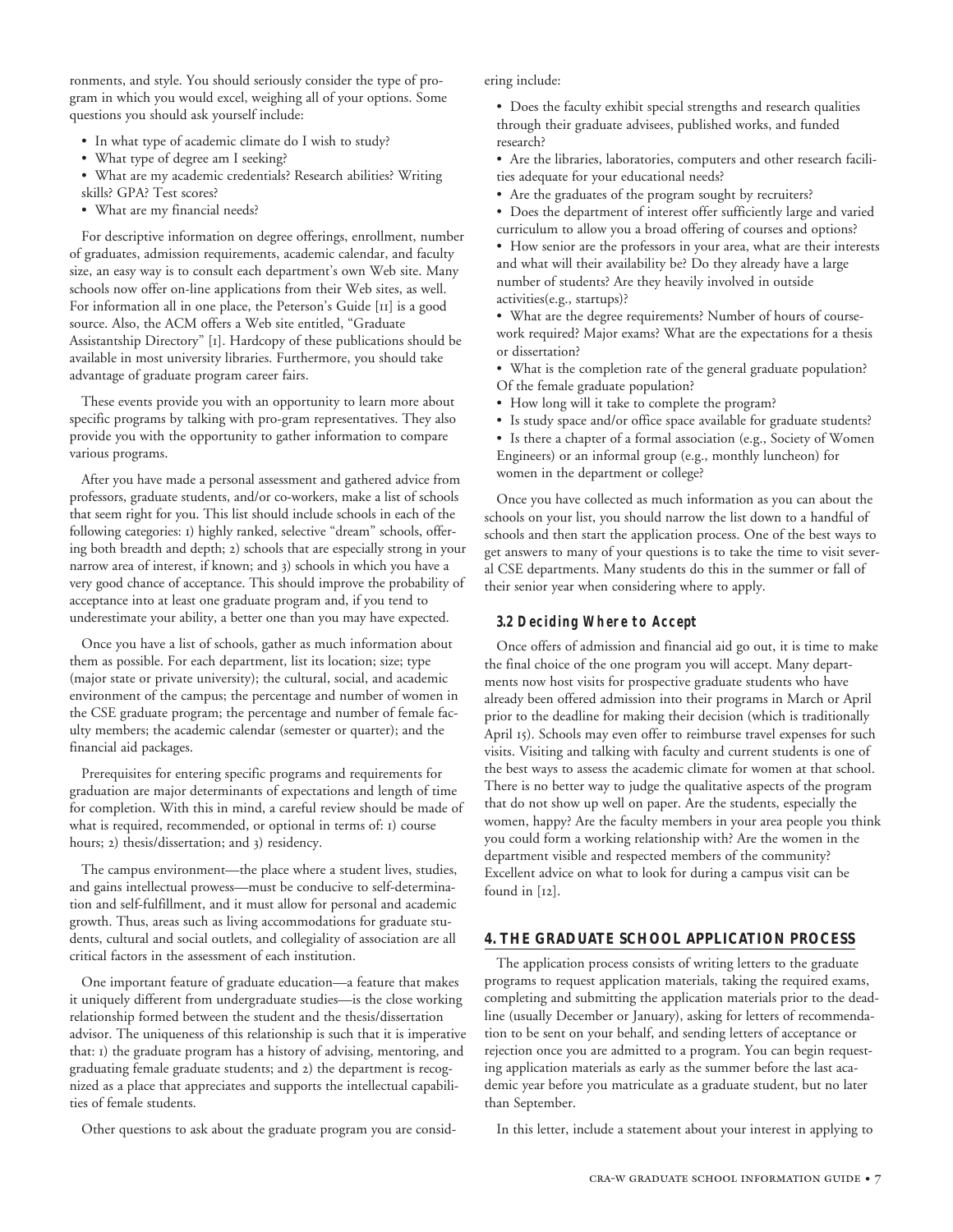the graduate program of the particular department, a request for detailed information about the department, and a request for all application materials, including financial aid. Even though many schools are making applications available on the Web, you should still start early to ensure you have time to gather all the materials you will need. Start organizing a file of information about this process. We recommend one folder for each school to which you are applying and a folder for your transcript(s) and GRE scores.

The graduate school application generally includes an application, your personal statement, transcript(s), GRE scores, and letters of recommendation. The objective of the graduate committee reviewing these applications is to assess and quantify your ability to conduct a successful research program within the department. Therefore, your application preparation and presentation should show a professional set of credentials that make the case for your research potential. This includes using a clear, concise, and coherent writing style and completing of all parts of the application as directed.

Before you complete the actual application, read it thoroughly and make sure you understand everything that is requested of you. Make a copy of the application and think about each item before completing it on the copy. Make sure your responses reflect your interest, qualifications, and motivation to pursue an advanced degree. Once you have completed the application, look it over carefully, first to make sure you are satisfied with the expression of your ideas, and second to check for grammatical errors and misspelled words. Then complete the actual application, using your copy as a guide. When the actual application is complete, review it for content, grammar, and spelling.

Official transcripts usually are required when submitting an application. Your undergraduate institution usually will send the official transcript directly to graduate admissions. However, before this occurs, obtain an unofficial copy of your transcript and make sure it is correct. Request the official transcript well in advance of the application deadline so you have time to correct any problems before the deadline.

Results for the Graduate Record Examinations, GREs, (Educational Testing Service, P.O. Box 955, Princeton, NJ, 08540, (609) 921-9000, http://www.ets.org) are required by many, but not all, CSE graduate admissions programs. Many schools require the general GREs (verbal, quantitative, and analytical tests), and an advanced GRE. Advanced GREs are offered in computer science, math, and electrical engineering (as well as many other fields). The GRE office will send you information about these advanced tests with sample exam questions. The GRE can be taken late in your junior year but no later than the fall of your senior year. Make sure that the schools to which you are applying that require GRE scores are included in the list of schools, agencies, etc., that will receive your scores. The GREs are now given in a computerized format. It is a good idea to do a bit of preparation both for the new format and because you probably have gotten out of practice for taking standardized tests since your SATs.

An important component of the application is the personal statement. This statement gives you the opportunity to elaborate on your motivation for wanting to pursue an advanced degree, your interests in the graduate program at the specific school, your technical area of interest, and your professional goals. This gives the graduate admissions committee the ability to assess your ability to conduct a successful research project in the environment present at the school. Research should be the central theme in this statement. Whereas good academic performance in an undergraduate program usually means getting good grades in coursework, the admissions committee will be looking for evidence of originality, creativity, problem-solving ability, inquisitive-

ness, independence as well as the ability to collaborate, and good writing skills as predictors of future research success. Include in your personal statement any background work that indicates you can successfully complete a graduate research program. If you had any research experiences as an undergraduate in CSE that you loved, describe them. If you did any independent study in your technical area of interest under a professor, describe this. Explain why you are interested in the given technical area and why you think you should be admitted. Describe any relevant accomplishments— this is not the time to be modest. The length of your personal statement should be reasonable. Many schools limit the length to one typed page or 500 words. In these cases, make sure you work within these guidelines. It is wise to write a rough draft and have at least two of your professors or coworkers critique it. Once you are satisfied with its contents, proofread it thoroughly before transferring it to the actual application.

Another important component of the application is the set of letters of recommendation written for you. Many graduate admissions programs require at least three letters of recommendation. Approach professors who know you and your abilities. It is very important that all of your letters of recommendation are positive. Ask potential letter writers if they would give you a positive recommendation. Although this may be awkward and difficult, it is imperative that you know that positive letters of recommendation are included in your total application. Otherwise, you may have excellent credentials, stellar GPA and GRE scores, a concise and well-written personal statement, but a negative letter of recommendation from a well-known and respected researcher in your area of interest. If that is the case, you probably will not be admitted to the graduate program. A good letter has to say more than the fact that you received an "A" in some class you took from them. Give the letter writers all the pertinent information needed to write an effective and positive recommendation such as a resume and your personal statement.

There is some evidence that letter writers sometimes subconsciously write a different kind of letter for women than for men, emphasizing their positive "feminine" qualities (e.g. cooperation) instead of other qualities they have which may be perceived by some readers as more important for graduate success (e.g. ambition). Ideally, you may know your letter writers well enough to have a conversation about this issue. If not, guard against falling into the same trap within your own personal statement. Describe yourself in the documentation you give to your letter writers in the same way you would like them to describe you in their letters. If you set the tone you want, they may follow suit.

The writer should be told the name and address of each school to which you are applying, your technical area of interest, and the application deadlines. Supply the letter writer with a correctly addressed, stamped envelope to send each letter. Make your request known to the letter writer well in advance of the application deadline. Approximately two weeks before the deadline, follow up with the letter writer to make sure the recommendation has been sent.

Additional advice on the application process, especially on how to write a strong personal statement and get good letters of recommendation can be found in [2, 12].

Once you have completed the entire application, review it thoroughly and make copies of everything before mailing it. Because the postal service does not guarantee delivery, having a copy of the application will expedite the re-application process if needed. Some graduate applications include a postcard that is used to notify you of receipt of the application. Be sure to include your address on this card and postcard postage. If an application does not include such a postcard, it is a good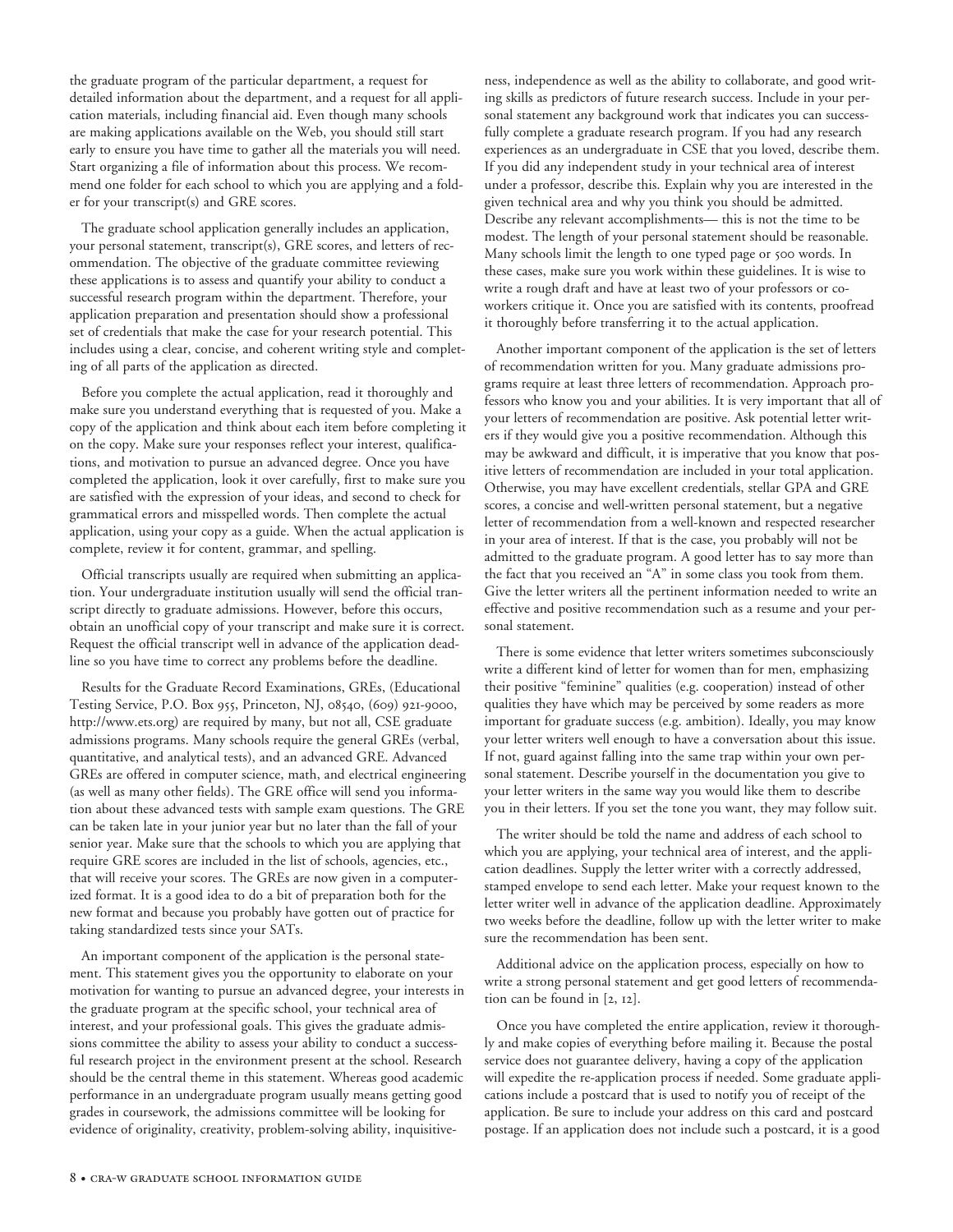idea to include one yourself. This postcard may include the statement "The Department of CS acknowledges receipt of the application of Jane Doe," and space for a date and signature. To verify that the entire application package has been received, you may want to include this type of postcard with the application you send, as well as the transcript and the letters of recommendation sent by others. The Educational Testing Service will inform you when your GRE test scores have been sent to the schools you have chosen. Make a copy of the application and place it in the file folder you have for the specific school. When you receive the postcards, place them in this folder.

Graduate admissions usually notify you of their decision by March or April of the academic year prior to your matriculation. When you are accepted into a graduate program (especially more than one program), a primary factor to consider is the financial aid package offered to you (this is discussed in detail in the next section). This is also the time to think seriously about the offers. You may want to go to your professors or co-workers and ask for their advice. They will be pleased that you have been accepted into a graduate program and more likely than not, will be happy to offer advice on the reputations of the specific programs. Try to find someone who has graduated from the graduate program of that department and seek their advice and discuss their experiences. Visit if possible.

You should make your decision in a timely manner. Once this is done, notify your school of choice of your decision to accept and your intention to enroll. Notify the institutions you did not choose and thank them for considering your application. A timely response is important because these schools may quickly offer this slot to someone else.

#### **5. FINANCING GRADUATE STUDY**

Funds for graduate study are available. Most departments support their Ph.D. students with both tuition and a stipend to live on. Master's students may not be offered such support. However, there are numerous sponsorship, research, institution, and fellowship dollars available. Even if you expect funding from the Ph.D. program that admits you, there are good reasons to seek out and apply for various fellowship programs.

Independent funding gives you flexibility and more freedom in choosing research advisors. If granted prior to admission decisions, an outside fellowship can also make you more attractive to admissions committees.

Make a list of all the graduate funding programs available. Seek advice from the career counseling and placement center and the graduate financial aid office at your undergraduate institution. You can also seek advice from the graduate financial aid offices of the schools to which you apply. Read graduate study announcements and department bulletin boards. Talk to faculty. Go to the reference section of your school's library or of your local public library. There is generally a plethora of information available in these reference sections on graduate financial aid.

Included at the end of this publication is a resource list of organizations and programs offering financial support for graduate study in CSE. There are two basic types of graduate school aid available: fellowships and assistantships. A fellowship is a form of financial aid that is similar to a scholarship. It is a grant of money for which no work is required, and can cover all or part of tuition, and it may include an additional stipend for living expenses. Fellowships are awarded based on merit and may be offered by universities but most are through

organizations outside the university such as private industry, foundations, and the government. Many corporations that sponsor fellowships also provide paid summer internships. There is usually no requirement to work for the company after graduation; however, a successful internship may result in an offer of permanent employment.

An assistantship is a form of financial aid in which the student is required to work. The work is often related to the student's studies or areas of interest. There are two types of assistantships: research (RA) and teaching (TA). RAs pay the student to assist a professor in an experiment or a research project. To be chosen as a RA is prestigious and offers several advantages. You are directly associated with an ongoing research project, and you may be able to formulate your thesis or dissertation topic as a result of the work. You also may be able to conduct research for your thesis. Another advantage is that you are working with someone who may be well respected in the field. Published papers that result from the work will include your name associated with this respected individual. If these papers are presented at a conference, you may have the opportunity to present the work and make contact with others working in the field.

TAs pay the student to assist in a professor's course or teach lowlevel undergraduate courses. Assisting a professor may require grading problem sets or examinations, overseeing laboratory courses, teaching tutorial sessions related to the course, or provide office hours to explain problems relating to the course. Many graduate students in CSE are supported by assistantships available through the department. They usually are awarded based on merit (academic potential and performance as assessed from your application). Many schools require all students to TA at some point as training for academic positions they may apply for upon graduation.

Gather information about graduate aid during your junior year or the summer preceding your senior year. Many programs have early deadlines (November or December of your senior year) so you should request application materials no later than September of your senior year.

Funding can only be awarded to those who apply. Many programs do not have an effective program for finding you, so you must be diligent in finding them (in fact, many funding programs do not award as much aid as they would like to because students do not apply). Apply to as many programs for which you are eligible. The incremental effort to apply for additional fellowships is minimal once you have prepared the necessary materials for the first one. Make copies of everything before mailing and add the copies to your file.

#### **6. MATRICULATION**

#### **6.1 Degree Requirements**

It is important that you understand the academic standards for graduate students at your chosen school and the actual process required to obtain your advanced degree. Programs vary a great deal and it is hard to make generalizations. Often the first couple of years of a Ph.D. program resemble a master's degree program. This period is likely to involve coursework to acquire sufficient breadth in the field. This phase is likely to culminate in an exam, called the qualifying, preliminary, or comprehensive exam. This exam may be written, oral, or both and each student prepares for it independently. The exam is usually taken after the completion of formal coursework; however, many graduate programs require that you initially take this exam during the first year of your graduate program.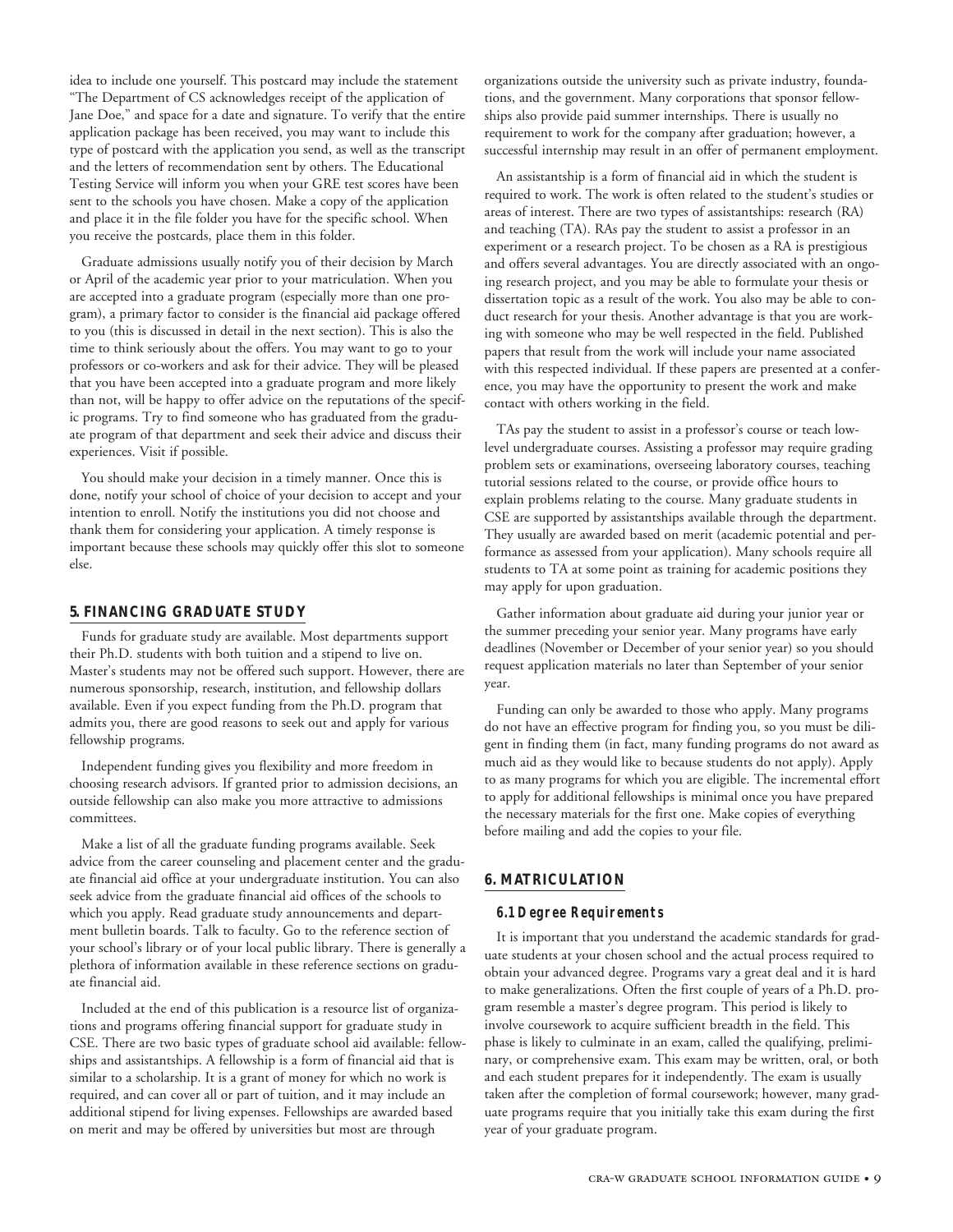Actually earning a master's degree may be an explicit requirement for continuing on to the Ph.D. or it may be awarded as a "side-effect" of clearing these initial hurdles in the Ph.D. process. There may be an early research requirement (a project that need not have anything to do with the eventual dissertation topic or a master's thesis) to demonstrate research ability.

The next step is to define a dissertation topic and convince one's research committee that it is a project worth doing and you are ready to do it. The dissertation is an independent project under the leadership of the research advisor (see the discussion on choosing the right advisor below). The Ph.D. student is usually required to present a written dissertation proposal to the research committee and defend it in an oral exam.

This committee generally includes your advisor, other professors in your chosen area, and some outside your area. Different schools have different procedures for selecting members of this committee. They range from permitting you to select all of the members of your committee by following certain guidelines to having members of the department and the graduate school appoint the members.

The last stage is to complete the dissertation research. The dissertation varies in form and length, depending on the technical area and the type of research involved. It is designed to show a mastery of the subject matter and of research tools. It should contribute something new to the field. This phase can take three to five years to complete. Once the research is completed and a draft of the dissertation is written, the student is usually required to conduct a defense (or oral exam) of the work. In most instances, you will be required to discuss your work, including your methodology, results, and conclusions. You must defend the accuracy of these results as well as their significance and original contribution to the field. After passing this exam and polishing the final document, the student usually has completed all the requirements to receive the Ph.D. degree.

Excellent advice about how to maintain momentum, focus, and a positive attitude during the long, unstructured research phase is available in [6, 7]. To obtain a "terminal" master's degree, schools may require coursework only or coursework and a thesis.

You may have a choice between the two. A thesis is a research document presented as one of the final fulfillments for obtaining a master's degree. Your decision to pursue graduate work with or without the thesis option depends on your career goals. If you plan to obtain an M.S. degree and then work in industry, then the coursework option may work best for you. But if you plan to eventually obtain a Ph.D. (even if you plan to take a break between getting your M.S. degree and starting in a Ph.D. program), you should choose the thesis option to develop your research skills.

In M.S. programs that require coursework only, there usually is a requirement to take a number of in-depth courses in your area of interest, as well as some breadth courses for completeness. You also may take a few additional courses, including an option to do independent study or complete a minor. There may also be an exam covering some core curriculum in this option.

M.S. programs that require a thesis also require you to take courses in CSE. You are required to have a research committee that oversees your research. You may be required to present a proposal to this committee.

The proposal is typically a description of the type of research you wish to pursue and a presentation of some details about how the work will be conducted and the results you hope to achieve. Once you have completed your research work and have completed or are near the completion of the writing of your thesis, you may be required to defend your work. The defense make take one of several forms, such as a lecture on the thesis topic, a formal oral examination of your work, or some combination of the two. Once you have passed this defense and completed the required coursework, you have completed all the requirements to obtain the M.S. degree.

#### **6.2 The Advisor-Student Relationship**

A major figure in the life of the graduate student is the research advisor. The relationship you establish with your advisor is vital to your successful completion of your graduate program. Therefore, it is of utmost importance that you do your homework when selecting an advisor. There are several basic questions that should serve as a guide to you in selecting your advisor, described below.

First, ask if the faculty member is in a position to share her or his time and advice. Graduate-level faculty are expected to accept new doctoral students; however, because of tenure status, research, or resource constraints, and other factors, they may not be willing to take on additional students at this time. You may not want an advisor with too little available time to give you the attention you need. If your potential advisor does not have tenure but is up for tenure review in two years, it may not be a good idea to have this person as an advisor because the individual may not get tenure. As a result, they may leave while you are in the middle of your research program. It may be possible to assess the faculty member's tenure prospects by talking with various faculty members within the department. You may want to seek their advice and opinions before making your decision.

Second, determine if the faculty member has a reputation for producing quality research in a timely manner. A part of the thesis process and a major part of the doctoral process are the development and completion of an original research project worthy of publication in conference proceedings or journals in your technical area. Your advisor's research expertise and laboratory output will be crucial to your research productivity. Having an advisor with a good reputation in the field will be beneficial to you when completing your studies (particularly for those in Ph.D. programs). A well-known advisor will result in an increased marketability for academic and other research positions upon graduation.

Third, determine if the faculty member's current research area is of interest to you and in keeping with your graduate study goals. If your research interests are totally opposite from those of the faculty member, this probably is not a good choice. An effective research alliance requires commonality of interest. If you find you have a good rapport with a faculty member who is not conducting research in your area of interest, you may want to establish another form of mentoring relationship with that faculty member. For example, you may be able to obtain professional advice from this faculty member.

Fourth, determine if the faculty member's working style is compatible with your own. If you need frequent interaction but your advisor takes a "hands-off" approach, the relationship may be less satisfying and the process of finishing the research more difficult than otherwise. If you prefer to collaborate on large projects but your advisor encourages independent projects, it may not work as well. How well can you communicate with this person?

Finally, you should determine if the faculty member is sensitive to the concerns and problems many women face as a graduate student. The small numbers of female graduate students in CSE sometimes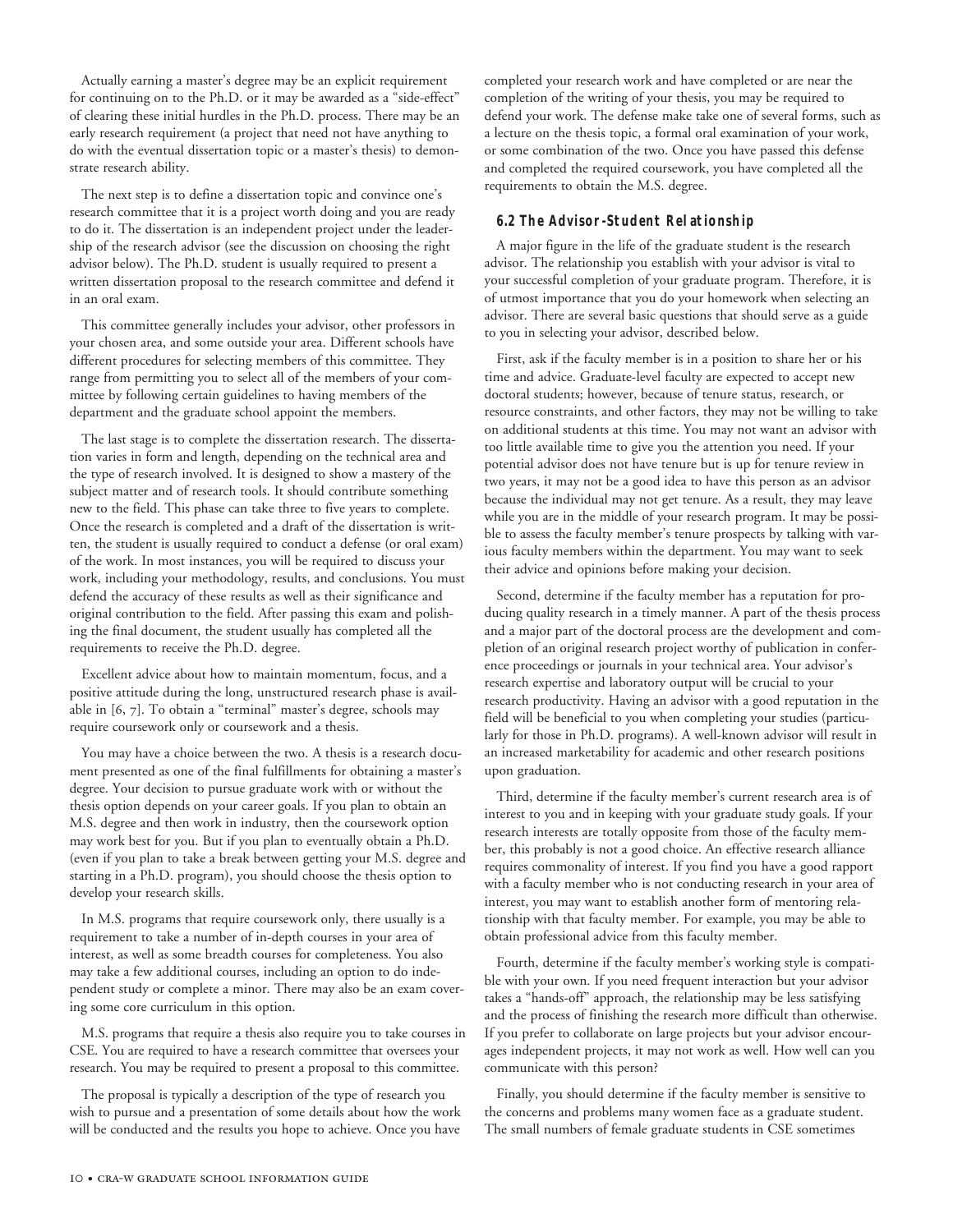result in feelings of isolation. Women also encounter a number of other problems that fall disproportionately within a woman's domain. Ideally, you may wish to have an advisor who is aware of the unique problems you may encounter and who will provide a supportive environment. However, this may not be the case. In such instances, you should seek supportive mechanisms elsewhere.

#### **6.3 Gender Issues and Support**

Many women encounter problems in graduate school in CSE that are unique to their gender. Women also often react differently to the common problems that all graduate students experience. If you do not find a supportive environment during your matriculation, it may be difficult for you to complete your degree requirements.

The period of transition from the familiarity of coursework to the unstructured nature of research is a stressful time for most graduate students. It may help to realize that almost all students experience the doldrums sometime during the middle years of the program. Unfortunately, many of the men will not talk about it and many women may still feel they are alone with these feelings. The nature of this period can challenge anyone's identity and women often have lower self-esteem to begin with. Add to these emotional challenges a sense of isolation and lack of role models, family responsibilities that fall more directly upon women, and even harassment and blatant discrimination.

All graduate students deserve a positive environment, but women, in particular, need a support structure to deal with such issues. Before you enter the program, do some research to determine if the department or the graduate school provides some means of support and encouragement. For example, there may be a formal women-in-computer science program that pairs female faculty, other sensitive faculty members, or more advanced graduate students with new women graduate students for mentoring or other support. There also may be informal programs where female graduate students and faculty meet on a regular basis (for example, lunch once a month) to discuss problems, issues they encounter, and technical work. Some CSE departments provide some kind of support for the special needs of female graduate students such as childcare. If you are not aware of these programs when you arrive, ask about them. If they do not exist in your department, you may want to start an informal group.

If there are few women in your department, you may try getting together with women in other technical disciplines such as engineering or the physical sciences. To get more exposure to women role models, you might propose women speakers be invited for your departmental colloquia or you may ask to be supported to attend conferences such as the Grace Hopper Conference or CRA Mentoring Workshops where you can meet many other women in the field.

#### **7. EPILOGUE**

Earning a graduate degree in CSE can be an empowering process. It is possible that the intense intellectual enlightenment associated with this process may not be repeated at any other point in your life. It can be an exciting time. However, it is also a humbling experience that can be extremely stressful. This guide outlined the graduate school process for women in CSE. The overview presented here was designed to educate you on this process, and highlight some of the advantages and disadvantages of pursuing a graduate degree. Also discussed were some formal and informal programs you can use to provide a supportive environment conducive to conducting a successful independent research program while enjoying your life.

#### **ACKNOWLEDGEMENTS**

We would like to thank Howard Adams of the National Consortium for Graduate Degrees for Minorities in Engineering and Science, Inc. (GEM) for helping to inspire this publication by producing a minority student Graduate School Information Kit entitled, "Negotiating the Graduate School Process." We also would like to thank Gail A. Alverson, Phil Agre, Rachel Pottinger, and the women of systers (an electronic support group for women in computing) for giving us summaries of advice from the experiences of a number of women and other graduate students. We want to thank Dror Feitelson for advising us on the specifics of LaTEX.

Finally, We want to thank Mary Jane Irwin, Pennsylvania State University, and Dian Lopez, University of Minnesota, Morris, for their valuable comments on the review of preliminary versions of this document.

#### **REFERENCES**

1. ACM. Graduate assistantship directory. www.acm.org/gad.

2. Paul Arge. Advice for Undergraduates Considering Graduate School. ACM Crossroads, 1996.

www.acm.org/crossroads/xrds3-4/gradschool.html.

3. Bureau of Labor Statistics. Occupational Outlook Handbook: Computer Scientists, Computer Engineers, and Systems Analysts. stats.bls.gov/oco/ocos042.htm#earnings, 1999.

4. CRA-W. Distributed Mentor Project. www.cra.org/Activities/craw/projects/researchMentoring/dmp

5. CRA. Taulbee survey.

www.cra.org/CRN/html/9903/survey/dk.4\_1\_t.shtml, 1999. Demographic data:

www.cra.org/CRN/html/survey/faculty\_demographics.html.

6. Marie desJardins. How to Succeed in Graduate School: A Guide for Students and Advisors, Part 1. ACM Crossroads, 1994. www.acm.org/crossroads/xrds1-2/advice1.html.

7. Marie desJardins. How to Succeed in Graduate School: A Guide for Students and Advisors, Part 2. ACM Crossroads, 1994. www.acm.org/crossroads/xrds1-3/advice2.html.

8. EETimes. 1999 Salary Survey. www.eetimes.com/salarysurvey/1999/money.html, 1999.

9. National Association of College and Employers.

Job Outlook—Starting Salaries.

www.jobweb. org/pubs/JobOutlook/salaries.html, 1999.

10. National Research Council. Ph.D. Programs in Computer Science. http://www.cra.org/ statistics/nrcstudy2/home.html, 1995.

11.Peterson's. Guide to Graduate Studies in Engineering, Computer Science, and Information Studies.

www.petersons.com/compsci/programs.html. Hardcopy and CD-ROM available.

12. Rachel Pottinger. Choosing a Ph.D. Program in Computer Science. ACM Crossroads, 1999.

www.acm.org/crossroads/xrds6-1/choosing.html.

13. U.S. News and World Report. Rankings of Computer Science Ph.D. Programs.

www.usnews.com/usnews/edu/beyond/gradrank/gbcompsc.htm, 1999.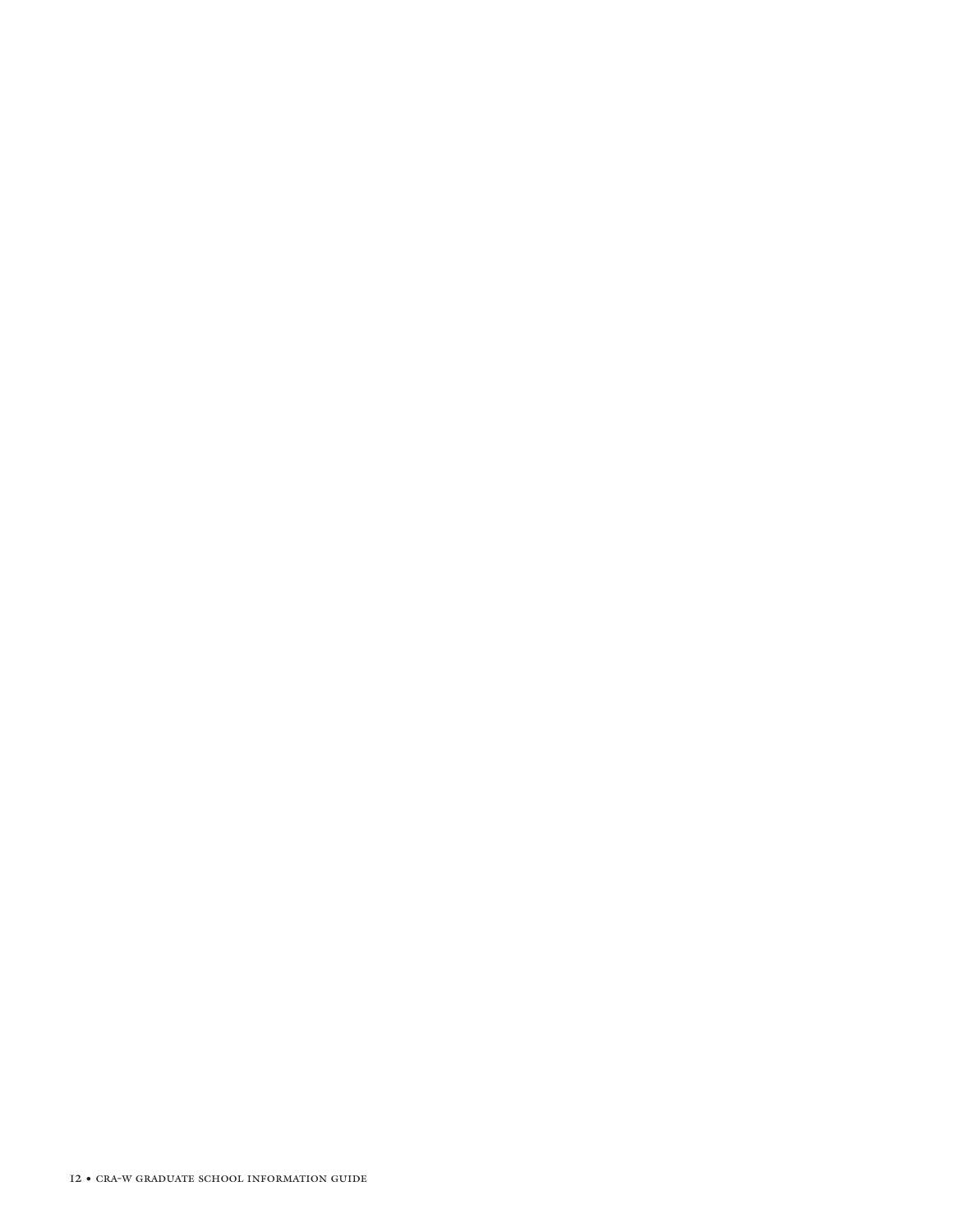### Resources

#### *Sources of Financial Support*

This list is a sampling of the many fellowships and grants available to support graduate study. As you plan your graduate career, be assertive in asking colleagues, counselors, advisors, and faculty members for additional resources that may be of use to you.

#### **Alfred P. Sloan Foundation**

630 Fifth Avenue Suite # 2550 New York, NY 10111 (212) 649-1649 http://www.sloan.org/programs/scitech\_fellowships.htm

#### *A.T. Anderson Memorial Scholarship*

Applicant must be a full-time undergraduate student at a four-year accredited college. Must be majoring in a math-based discipline including math, engineering, and science. Must have a 2.0 GPA. Must be a member of an American Indian tribe or otherwise considered to be an American Indian or at least 1/4 Alaskan Native.

\$1,000 (undergraduate/year)

\$2,000 (graduate/year)

#### *EPA Tribal Lands Environmental Science Scholarship*

Must be attending an accredited institution, majoring in an environmental related discipline including biology, biochemistry, chemical engineering, chemistry, or environmental science. Must be a member of an American Indian tribe or otherwise considered to be an American Indian tribe or at least 1/4 Alaskan Native. Must have a 2.5 GPA.

\$4,000/ per year

#### **American Association of University Women Educational Foundation (AAUW)**

111 Sixteenth Street NW Washington, DC 20036-4873 (202) 728-7603 http://www.aauw.org

#### *American Fellowships*

American Fellowships support women doctoral candidates completing dissertations, scholars seeking funds for postdoctoral research leave, or those preparing completed research for publication. Candidates are evaluated on the basis of scholarly excellence, teaching experience, and active commitment to helping women and girls through service in their communities, professions, or fields of research.

\$27,000

#### *American Dissertation Fellowships*

These fellowships are available to women who are in the final year of a doctoral degree program at an accredited institution, and complete the writing of their dissertations between July 1 and June 30 of the next academic year.

\$15,000 in one year

#### *International Fellowships*

International Fellowships are awarded for full-time study or research to women who are not U.S. citizens or permanent residents. \$l6,500

#### *Selected Professional Fellowship*

Selected Professional Fellowships are awarded to women who are U.S. citizens or permanent residents and who intend to pursue a fulltime course of study at an accredited institution during the fellowship year in designated degree programs where participation by women traditionally has been low.

\$5,000-12,000

#### *Dissertation Fellowships for Doctoral Candidates in Engineering*

Awarded to women who have completed all course work and passed all preliminary exams by November 15th. Candidates must be U. S. citizens or permanent residents.

\$15,000

#### **American Society for Microbiology (ASM)**

Minority Undergraduate Research Fellowship Office of Education and Training 1752 N. Street, NW Washington, DC 20036 (202) 737-3600 http://www.fellowships~careerinformation@asmusa.org

#### *ASM Minority Undergraduate Research Fellowship*

The American Society for Microbiology is offering research fellowships to minority under-graduate students in microbiological sciences. Applicants must be a member of an under-represented minority group in the sciences, including Black/African American, Hispanic American, Native Americans, Native Pacific Islander, or Alaskan Native American. Must be enrolled as a full-time undergraduate student and have a strong interest in obtaining a Ph.D. or M.D./Ph.D. in the microbiological sciences. Must be U.S. citizen.

\$2,5000/stipend

\$850 –student lodging/\$500/research supplies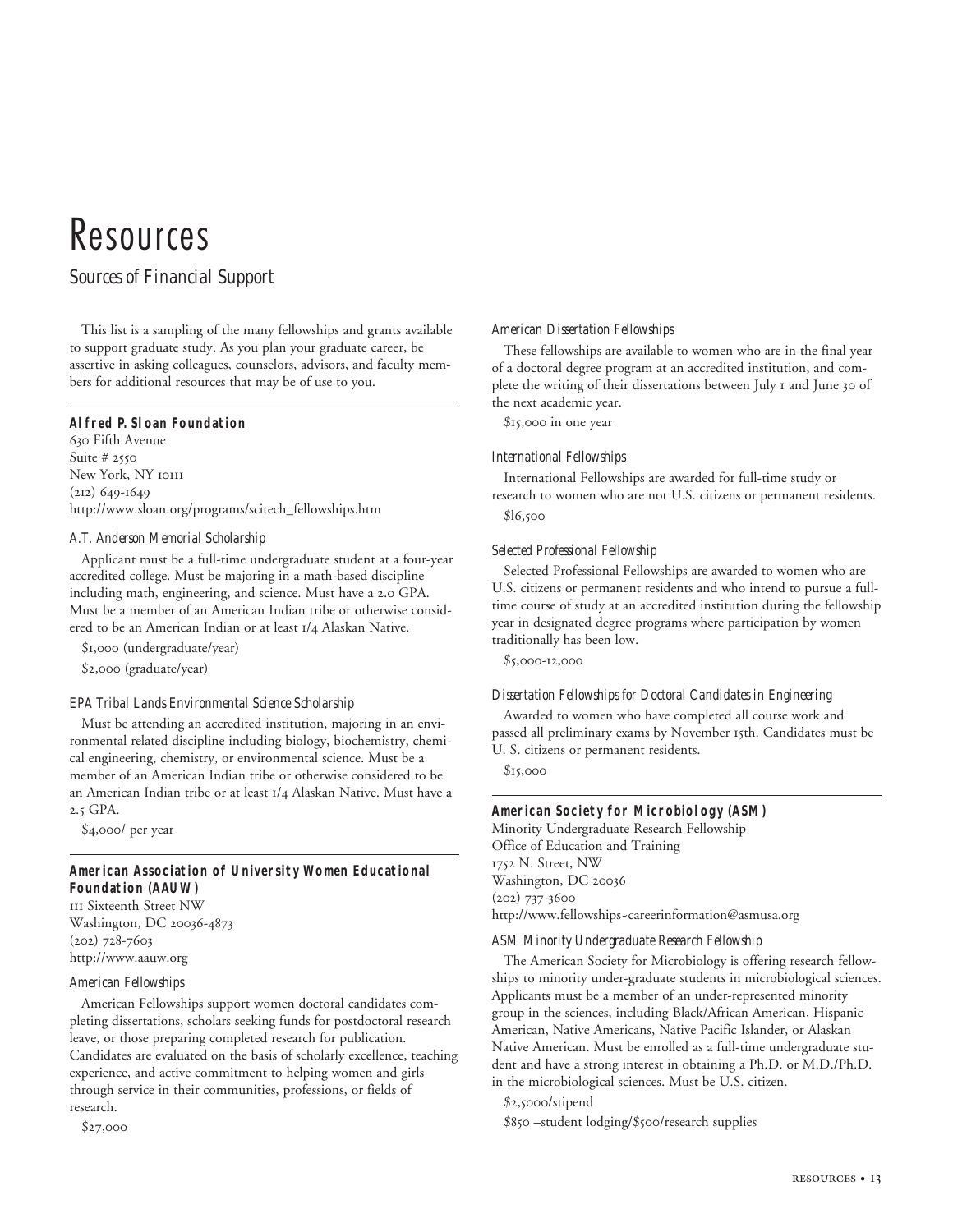#### **Bell Laboratories and Lucent Technologies**

101 Crawfords Corner Road Room 1E-209 Holmdel, NJ 07733 (732) 949-3000 http://www.bell-labs.com/fellowships/GRPW

#### *Graduate Research Program for Women (GRPW)*

The Graduate Research Program for Women (GRPW) sponsored by Lucent Technologies and Bell Laboratories is designed to identify and develop scientific and engineering research ability in women and to increase female representation in science and engineering.

The program provides support for outstanding women students pursuing full-time doctoral studies. The program consists of two types of awards: fellowships and grants. The fellowship provides an annual living stipend of \$17,000, tuition and fees, and textbook allowance. The grant provides \$2,000 annually to be used by the recipient the following year in any way that benefits her professional development normally not covered by other awards. Both fellowship and grant recipients are eligible for summer employment and are matched with a Bell Laboratories scientist as a mentor.

GRPW provides financial support for outstanding women students who are pursuing full-time doctoral studies in the following disciplines: chemical engineering, chemistry, communications, electrical engineering, information science, materials science, mathematics, mechanical engineering, operations research, physics, or statistics.

#### *Cooperative Research Fellowship Program (CRFP)*

The CRFP is designed to develop scientific and engineering ability among members of minority groups underrepresented in science. The fellowship provides tuition, university fees, books, an annual living stipend of \$17,000 and related travel expenses.

#### **Business and Professional Women's Foundation**

Attention: Scholarships 2012 Massachusetts Avenue, NW Washington, DC 20036 (202) 293-1200 http://www.bpwusa.org

#### *Career Advancement Scholarship Program*

This program targets non-traditional female students 25 years of age and older with critical financial need who are seeking the education necessary for entry into, re-entry into, or advancement within the work force. Candidates must be U.S. citizens.

500-\$1,000 for one year

#### **Caltech**

Attention: Carol Casey MURF Program Student-Faculty Programs Office Mail Code 139-74 Pasadena, CA 91125 (626) 395-2885 http:///www.its.caltech.edu/~murf/

#### *Minority Undergraduate Research Fellowships (MURF)*

Caltech's Minority Undergraduate Research Fellowship provides support for undergraduates to spend a summer working in a research laboratory on the Caltech campus. The MURF program is aimed at

improving representation of African Americans, Hispanics, Native Americans, Puerto Ricans and Pacific Islanders in science and engineering. Must be U.S. citizens or a permanent resident.

#### **Canadian Federation of University Women**

Attention: Dorothy Howland 251 Bank Street, Suite # 600 Ottawa, ON K2P 1X3 (613) 234-2732 http://www.cfuw.ca

The Canadian Federation of University Women (CFUW) Fellowships and awards program is an affirmative action program as provided for by the constitution of Canada. Consequently, eligibility for these fellowships and awards is restricted to female graduate students.

#### *Dr. Marion Elder Grant Fellowship: funded by CFUW/Wolfville*

The candidate must be studying full-time at the master's or doctoral level, in Canada or abroad. All else being equal, preference will be given to the holder of an Acadia University degree.

\$9,000

#### *Beverly Jackson Fellowship: funded by UWC North YORK*

The candidate must be over the age of 35 at the time of application and enrolled in graduate work at an Ontario university. \$3,000

#### *Margaret McWilliams Predoctoral Fellowship*

The candidate must have completed at least one full calendar year as a full-time student in doctoral level studies, and be a full-time student at the time of application. She may be studying abroad.

\$10,000

#### *CFUW Memorial/Professional Fellowship*

The candidate must be enrolled in a master's degree program in science and technology in the 2000-2001 academic year. She may be studying abroad.

\$5,000

#### *1989 Polytechnique Commemorative Award*

For graduate studies in any field, with special consideration given to study of issues related particularly to women. The onus is on the candidate to justify the relevance of her work to women.

\$1,400

#### *Alice E. Wilson Award*

For graduate studies in any field, with special consideration given to candidates returning to study after at least three years.

\$1,500

#### **Lawrence Livermore National Laboratory**

Student Recruitment Office, MSC-3NPS Box 3001 La Cruces, New Mexico 88003-8001 (800) 952-4118 or (505) 646-6097 http://www.npsc.org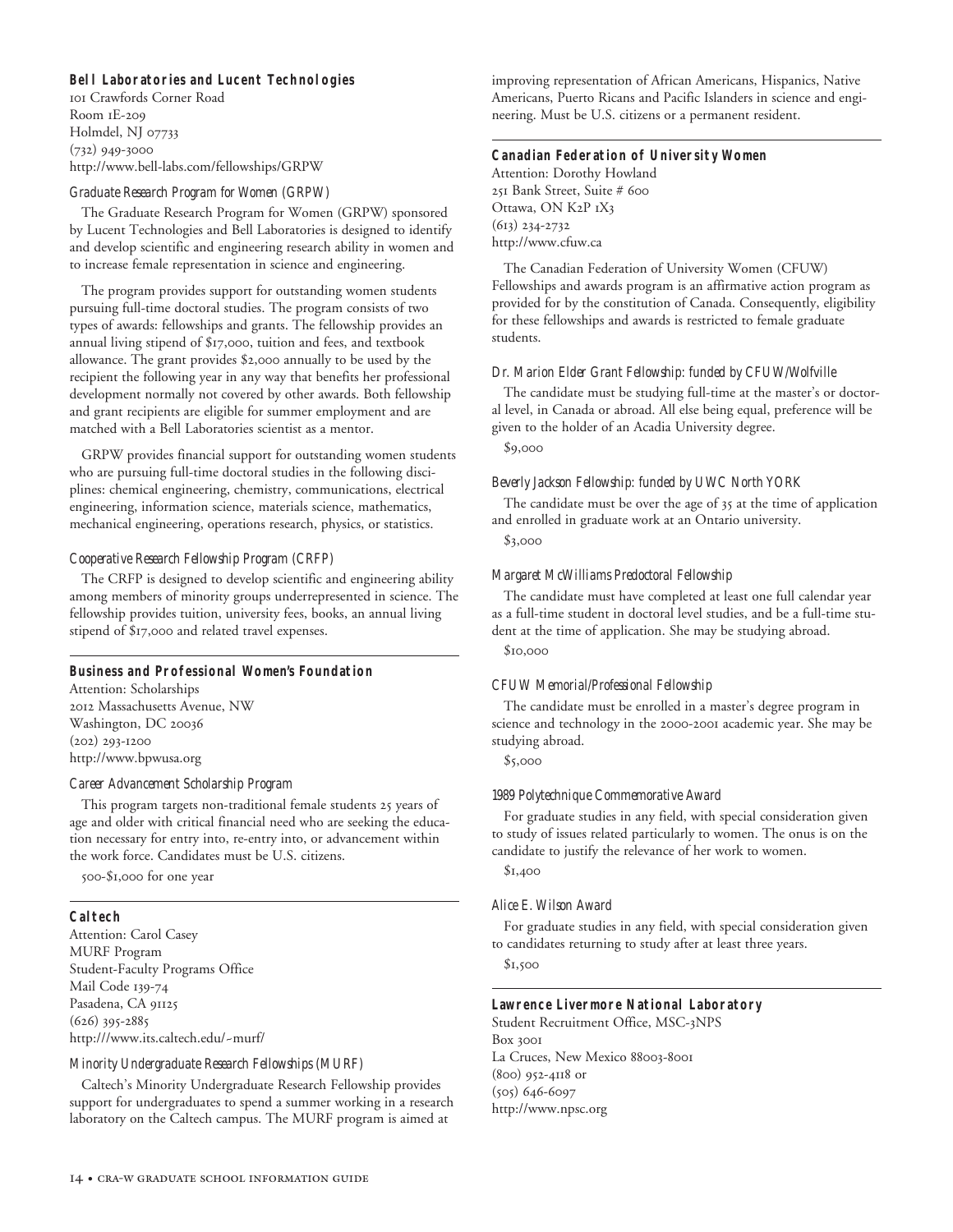#### *National Physical Science Consortium Graduate Fellowship Program (NPSC)*

This is a unique six-year doctoral fellowship program in astronomy, chemistry, computer science, geology, material science, mathematics or physics for women and minorities. The total estimated value of the fellowship can be as much as \$200,000 depending on the cost of the university attended by the fellow. Applicants will be accepted only for study and research for a doctoral degree. Must be U.S. citizen, with a minimum GPA of 3.0.

\$12,5000 for the 1st 4 years \$15,00 for years 5 and 6

#### **Michigan State University**

AAGFAP/Urban Affairs Programs West 112 Owen Graduate Center East Lansing, MI 48824-1100 (517) 353-1803 http://www.msu.edu/unit/uap

#### *Education Opportunity Program (EOP) Fellowship*

This fellowship is based on the needs analysis completed by the Office of Financial Aid with exact awards varying (not to exceed \$1,800 plus \$300 for each dependent per semester) for each student depending on financial need. EOP recipients must be either racial/ethic minorities or women receiving public assistance.

#### *Graduate Education Opportunity Programs (GEOP)*

To be considered for financial support under the GEOP program, all recipients must be U.S. citizens or permanent residents. A brief description of each of the GEOP-administered programs follows.

#### *Competitive Doctoral Enrichment Fellowships (CDEF)*

The CDEF fellowships support new racial/ethnic minority doctoral candidates at Michigan State University (MSU), and cover stipends and tuition allowances.

#### *Academic Achievement Graduate Assistantships (AAGA)*

The Academic Achievement Graduate Assistantship is used to fund graduate study in areas where women and racial/ethnic minorities are under-represented.

#### *Education Opportunity Fellowship (EOF)*

This fellowship is based on a needs analysis completed by the Office of Financial Aid with exact awards varying for each student, depending on financial need. EOP recipients must be either racial/ethnic minorities or women receiving public assistance.

#### **National Action Council for Minorities in Engineering (NACME)**

Attention: Antionette Torres The Empire State Building 350 Fifth Avenue Suite # 2212 New York, NY 10118-2297 (212) 279-2626 or (800) 888-9929 http://www.nacme.org

#### *Elizabeth and Stephen D. Bechtel, Jr. Foundation Fellows*

Elizabeth and Stephen Bechtel, Jr. Foundation Fellows Awards

encourage and recognize undergraduate engineering students with exceptional academic records and outstanding leadership skills from underrepresented minority population groups.

\$10,000

#### *Sustaining Fellows Award*

This fellows award scholarship is payable over four years to undergraduate engineering students from underrepresented minority population groups. Must have a minimum GPA of 3.0/4.0, and must be a U.S. citizen.

\$20,000

#### *W. Lincoln Hawkins Undergraduate Research Fellowship*

This fellowship offers an exceptional opportunity to outstanding African American, Latino and American Indian chemical engineering students. Must have a minimum GPA of 3.5/4.0 and must be a U.S. citizen or permanent resident.

\$20,000 (two years) \$10,000 applied to a research project \$10,000 applied to education costs

#### *Philip D. Reed Undergraduate Award in Environmental Engineering*

This award is offered to African American, Latino and American Indian students interested in environmental engineering. Must have a minimum 3.0 GPA and must be a U. S. citizen.

\$10,000 (two years)

#### **National Science Foundation**

4201 Wilson Blvd. Arlington, VA 22230 (703) 306-1774 http://www.her.nsf.gov/HER/DGE/grf.htm

#### *Graduate Research Fellowships*

A competition is conducted for Graduate Research Fellowships with additional awards offered for women in engineering and computer and information science. Approximately 90 awards will be in the Women in Engineering (WENG) and Women in Computer and Information Science (WICS) components. Awards made will carry a stipend for each fellow of \$15,000 for 12 months, and an annual costof-education allowance of \$10,500 paid to the Fellow's institution in lieu of tuition and fees. Must be U.S. citizen.

#### **National Society of Black Engineers (NSBE)**

1454 Duke Street Alexandria, VA 22314 (703) 549-2207, ext. 249 http://www.scholarships@nsbe.org

#### *Ernst & Young LLP Scholarship Program*

Must be a member of the National Society of Black Engineers (NSBE) and have an engineering or technical major with a grade point average of 3.0. Must have attended one the 14 universities listed here: Duke University, Georgia Institute of Technology, Carnegie Mellon University, Northwestern University, University of Michigan at Ann Arbor, University of Virginia, University of Pennsylvania, UC, Berkeley, Notre Dame, Indiana University, North Carolina A&T University, Washington University, University of Texas at Austin, or Cornell University.

\$2,500 scholarship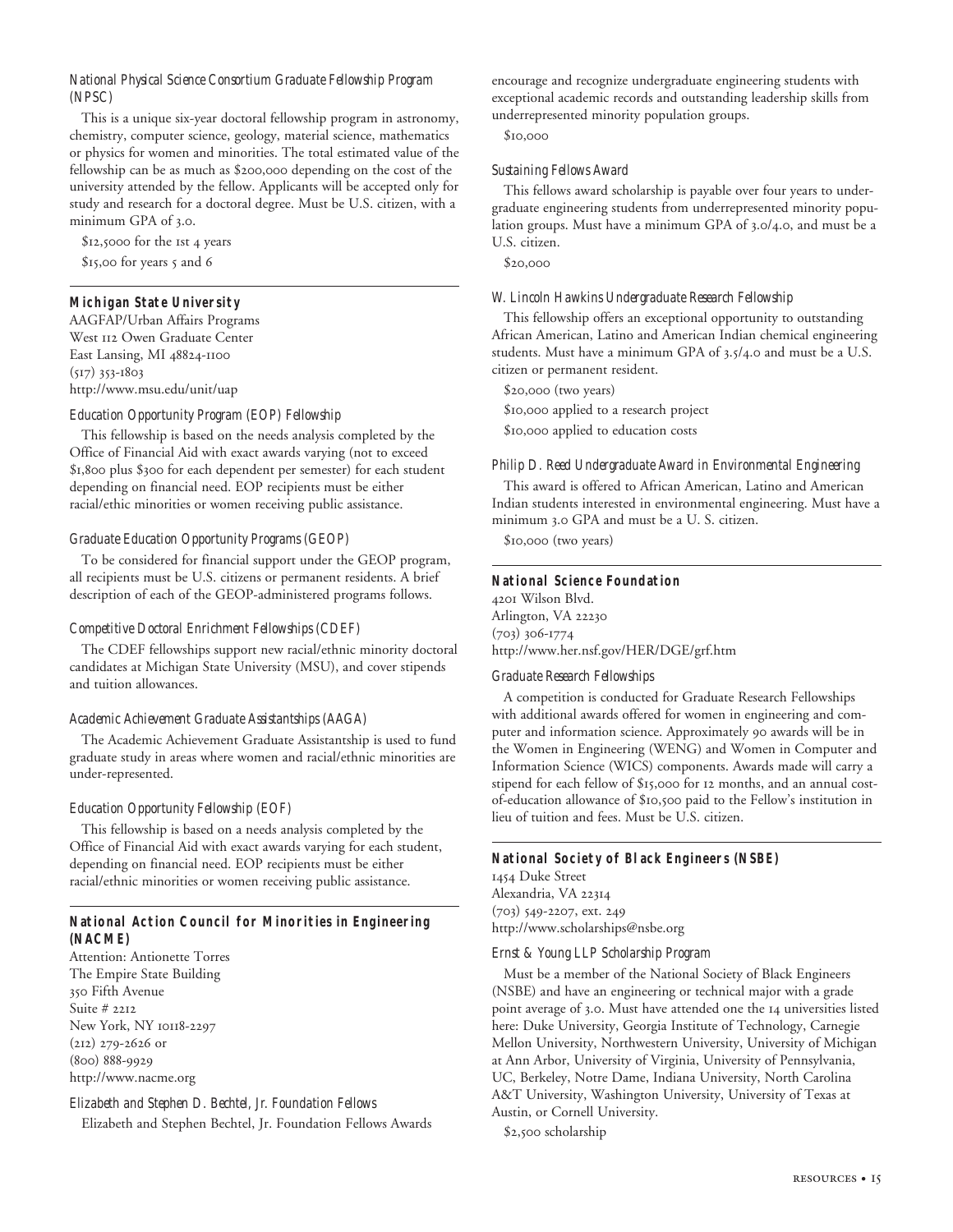#### *General Electric African American Forum Scholarship*

This scholarship is awarded to undergraduates majoring in one of the programs offered by a school of business or engineering. Must be a member of the NSBE and have a 3.2 GPA.

\$1,500

#### *IBM Student Research Scholarship*

This scholarship is designed to encourage students to pursue graduate studies in science and engineering fields. The applicant must be a member of the NSBE. The qualified fields of study are: chemistry, physics, applied or engineering physics, materials science or engineering, computer science, computer engineering, or chemical, electrical, mechanical or optical engineering.

\$2,500 (two years)

#### *The Microsoft Corporation Computer Science Scholarship*

This scholarship was established to encourage students to pursue collegiate studies in computer science and technology fields. Must be a member of the NSBE and have a GPA of 3.0.

\$2,500

#### *The Seagate Scholarship Program*

Established to encourage and reward academic excellence. Must be an undergraduate student with a 3.0 GPA studying the following: chemical engineering, computer science, electrical engineering, information technology, material science, mechanical engineering, or physics. Must be a member of the NSBE.

\$2,000

#### **New Mexico State University**

Student Recruitment Office, MSC-3NPS Box 30001 Las Cruces, NM 88003-8001 (505) 646-6038 http://www.npsc.org

#### *National Physical Science Consortium (NPSC)*

For all qualified students with continued emphasis toward recruitment of minority and female physical science students. Must be a U.S. citizen. Must be an undergraduate senior with at least a 3.0 GPA.

Stipends of \$12,500/year for years 1-4

\$15,000/year for years 5-6.

Worth up to \$200,000 for 6 years, depending on the cost of the university attended by the NPSC fellow.

#### *Graduate Fellowships for Minorities and Women*

Women and minorities who are U.S. citizens and are eligible to pursue graduate study at a participating NPSC university. Entering or returning students are eligible.

\$150,000-\$180,000 for 4 years

#### **Notre Dame**

Attention: Erica T. Cain-Ward P.O. Box 537 Notre Dame, IN 46556 (219) 631-7778 or (219) 631-7771 http://www.nd.edu/~gem

*GEM Fellowship Program (National Consortium for Graduate Degrees*

#### *for Minorities in Engineering and Science, Inc.-- GEM)*

This program is designed to provide opportunities for under-represented ethnic minority students to obtain M.S. degrees in engineering and Ph.D. degrees in engineering and the natural sciences. GEM also offers three separate awards in MS engineering, Ph.D. science, and Ph.D. engineering. Candidates are selected from the following groups: African American, Mexican American, Native American Indian, Puerto Rican American, or other Hispanic Americans. Must be a U.S. citizen and have a GPA of 2.80.

\$6,000 (year for M.S. Engineering)

\$14,400(year for Ph.D. Engineering and Ph.D. Science)

\$5,500 cost of instruction grant from the GEM central office for the 1st year

#### **Oak Ridge Associated Universities**

P.O. Box 3010 Oak Ridge, TN 37831-3010 (865) 241-4300 http://www.orau.org/nsf/nsffel.htm

#### *NSF Graduate Research Fellowship Program*

Awarded to women, minorities, the disabled, and others interested in working on a master's or doctoral degree in several disciplines, including computer science, mathematics, and engineering. Must be a citizen of the U.S.

\$15,000/ for 12 month tenures

\$10,500 cost of education allowance per tenure year

#### **The Ohio State University**

Attention: Professor H. Rao Unnava 2100 Neil Avenue Columbus, OH 43210-1144 (614) 292-1506 email: unnava.1@osu.edu

#### *General Electric (GE) Fellowships*

The Ohio State University is teaming with the General Electric Foundation in a comprehensive programs focused on increasing the number of domestic minority doctoral students in business disciplines. African American, Hispanic Americans, and Native American students will be sought out as participants in the GE/Fisher College Program.

\$20,000/1st year of doctoral program

#### **P.E.O. Executive Office**

3700 Grand Avenue Des Moines, IA 50312 (515) 255-3153 http://www.tulane.edu/~finaid/peo.html

#### *The International Peace Scholarship Fund*

This program provides grants-in-aid for selected women from other countries for graduate studies in the United States and Canada. Also, candidate must not be a citizen of the U.S. or Canada.

#### **Rutgers, The State University of New Jersey**

Douglas College 50 Bishop Street New Brunswick, NJ 08901-8558 (732) 932-9197 email: dougproj@rci.rutgers.edu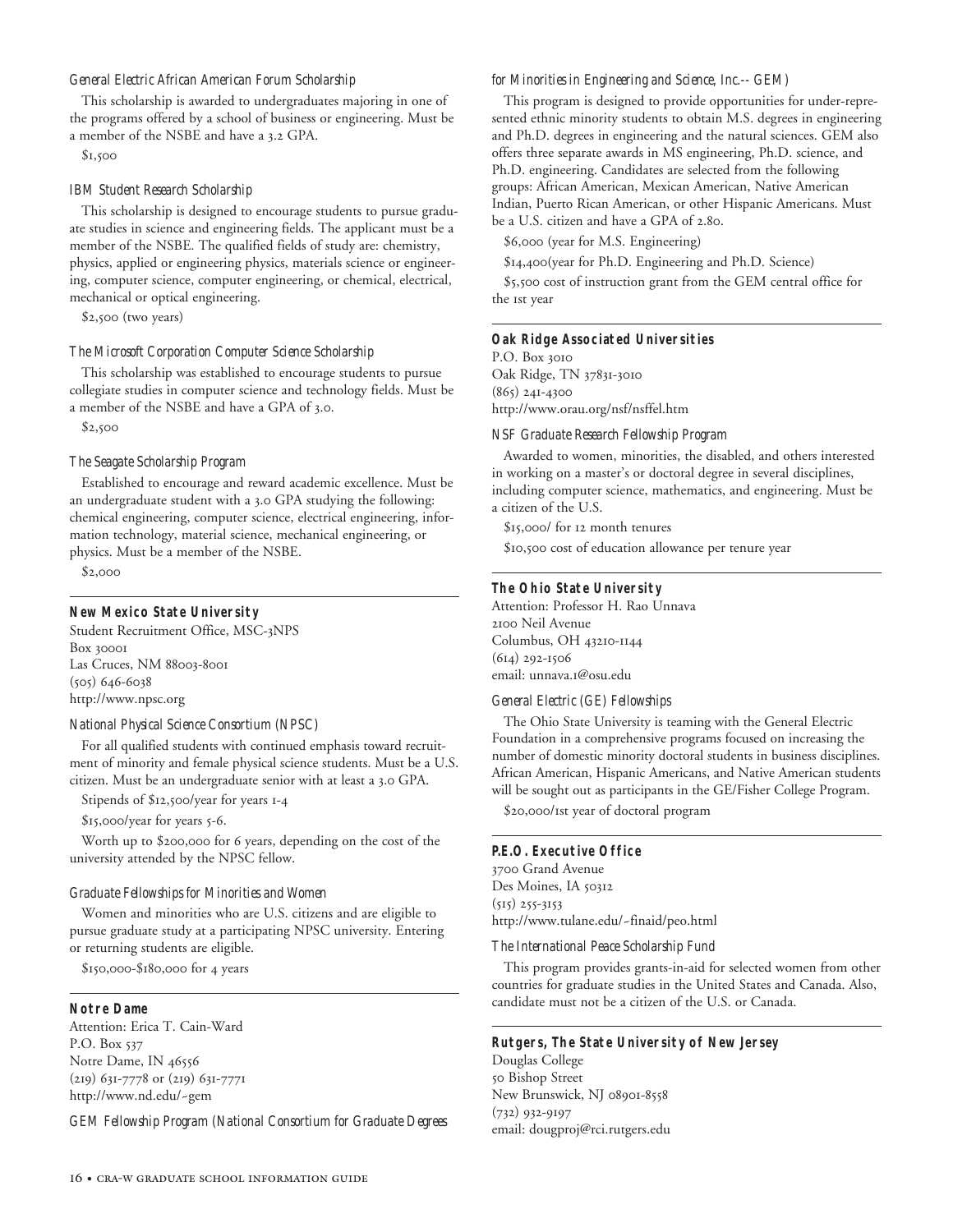#### *Douglas Project for Rutgers Women in Math, Science, and Engineering*

The Bunting-Cobb Graduate Residential Fellowship Program provides awards to women graduate students only in mathematics, the sciences, or engineering at Rutgers-New Brunswick.

\$4,000

#### **Saint Louis University**

The Clare Boothe Luce Fellowship Program c/o Dean of the Graduate School 221 No. Grand Blvd. St. Louis, MO 63103 (314) 977-2222 http://www.creighton.edu/Luce/

#### *Clare Boothe Luce Fund Graduate Fellowship for Women in Science*

The fund is intended to encourage women to enter, study, graduate, and teach in the fields of science and engineering. Academic excellence and professional potential will be the basis upon which candidates will be judged. The eligible fields are: biology, chemistry, geophysics, mathematics, and meteorology. The fellowship is tenable at Saint Louis University.

\$25,000

#### **Sigma Delta Epsilon Graduate Women in Science, Inc.**

SDE Fellowships c/o Regina Vidaver 300-12th St. SW Room # 405/Cotton Annex Bldg. Washington, DC 20250 (202) 205-0210 http://www.gac.edu/People/orgs/gwis email: regina@women's-health.org

#### *Sigma Delta Epsilon Fellowship*

This fellowship was set up to encourage research by women. Open to graduate students and post-doctoral scientists in all natural sciences, mathematical, computer, and life science. Awarded to persons in U.S. and Canada. Open to graduate students and postdoctoral researchers for research. Not for tuition or scholarship support.

\$1,200-\$3,000

A maximum of \$3,000 per application may be requested

#### **Simon Fraser University**

Dean of Graduate Studies Burnaby, British Columbia Canada V5A 1S6 (604) 291-4255 http://www.simonfraser.university.ca.edu

#### *Simons Foundation Doctoral Entrance Fellowship*

The Simons Foundation Doctoral Entrance Fellowship is valued @ \$17,000 per year. To be eligible to apply, a student must be a woman planning to enter a Ph.D. program at Simon Fraser University, whose research work has potential for significant contributions to society.

Students already enrolled in the intended program are not eligible to apply for this award.

#### **Society of Hispanic Professional Engineers Foundation (SHPE)**

5400 East Olympic Blvd. Suite # 210 Los Angeles, CA 90022 (323) 888-2080 http://www.shpe.org

#### *SHPE Foundation Scholarship*

Qualifying applicants must be an undergraduate college student enrolled full-time as an engineering or science major. Applicants must be of Hispanic background. These scholarships are based upon academic achievement, financial need, commitment to a college education, Involvement in school and community activities, career goals, and counselor recommendations.

\$500-7,000

#### **The Society of Women Engineers**

120 Wall Street New York, NY 10005-3902 (212) 509-9577 http://www.swe.org

#### *The Society of Women Engineers Scholarship Program*

The Society of Women Engineers (SWE) administers more than 90 scholarships annually, varying in amount from \$200 to over \$5,000 per year and totaling more than \$l50,000.

All SWE scholarships are open only to women pursuing baccalaureate or master degrees in ABET (Accreditation Board of Engineering and Technology) accredited engineering programs, engineering at SWE approved colleges and universities, or computer science at ABET-accredited or SWE-approved colleges and universities.

The minimum required GPA is 3.5.

Application forms can be obtained through the deans of engineering at eligible schools, through SWE sections, student sections, and from SWE headquarters. Requests for hard copy from SWE headquarters must be accompanied by a self-addressed stamped envelope.

#### **Soroptimist Foundation of Los Angeles**

P.O. Box 71783 Los Angeles, CA 90071 (818) 904-2030 http://www.soroptimist.org

The first Soroptimist club was formed in 1921. The name was chosen from two Latin words meaning "best for women."

#### *Women's Opportunity Awards*

The Women's Opportunity Awards program founded by Soroptimist assists women who, as head of their households, must enter or return to the work force, or upgrade their employment status.

Three recipients in each Soroptimist International of the Americas' (SIA) 29 regions receive awards: one \$5,000 award and two \$4,000 awards. One organizational finalist is chosen from among the region winners to receive an additional award of \$10,000. Applications are available from local participating Soroptimist clubs, or by sending a letter-sized, self-addressed stamped envelope between July 1, 1999 and November 15, 1999 to: Women's Opportunity Awards, Soroptimist International of the Americas, Two Penn Center Plaza, Suite # 1000, Philadelphia, PA 19102-1883.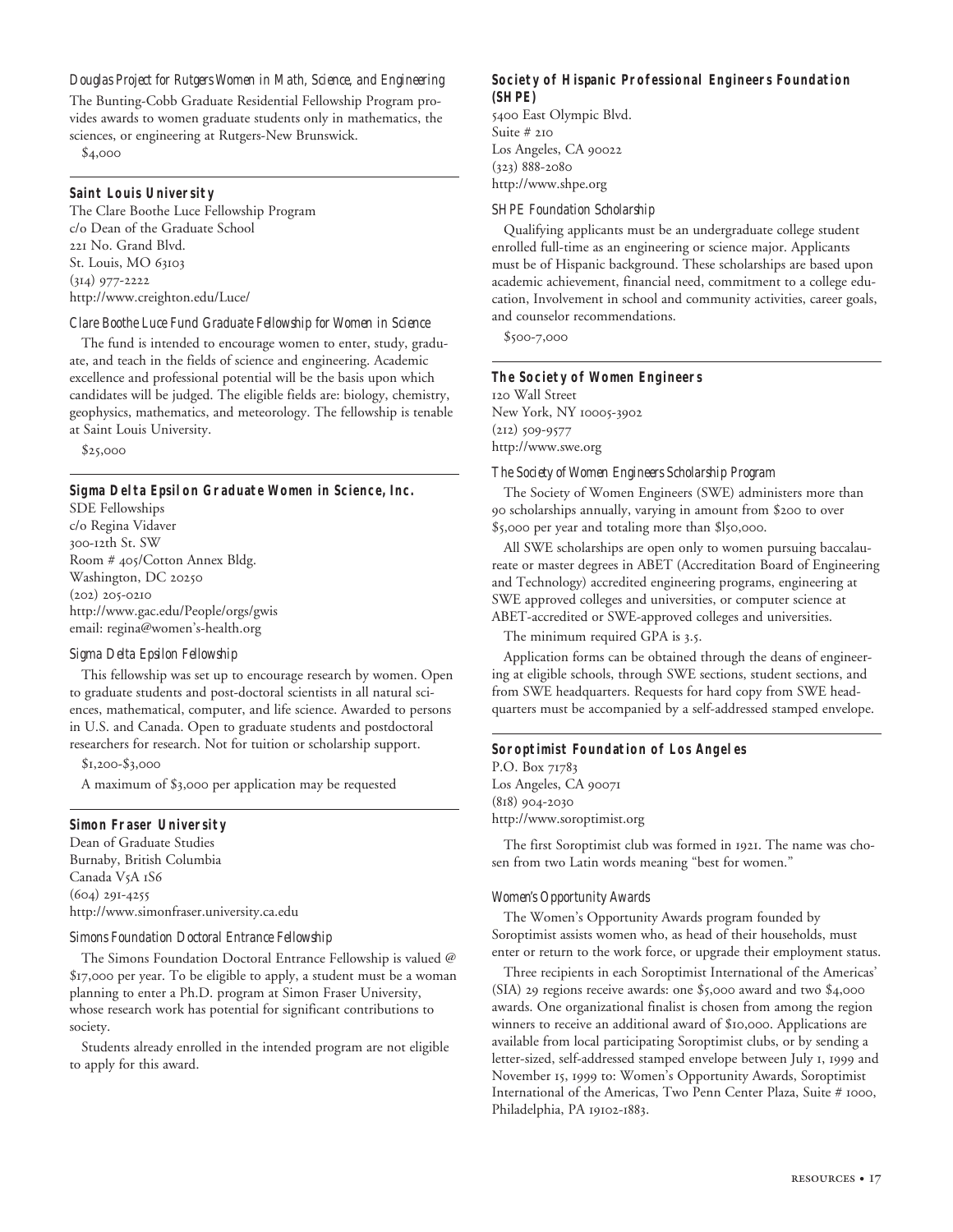#### **University of Arizona**

Attention: Sonia Economou Graduate Program Coordinator Department of Computer Science 725 Gould-Simpson Bldg. Tuscon, AZ 85721 (520) 621-4049 http://www.cs.arizona.edu

#### *Graduate College Fellowship*

Minority students and women are given a priority for this fellowship. \$10,000 and out-of-state tuition waiver

#### **University of California, Davis**

Office of Graduate Studies One Shields Avenue Davis, CA 95616 (530) 752-6314 http://www.eddie.ucdavis.edu/gspub/fellows/fellow.htm

#### *GAANN Fellowship*

Government Assistance in Areas of National Need Fellowship (GAANN). This fellowship is targeted to aid recruiting people from groups traditionally underrepresented in certain academic disciplines, including women and underrepresented groups. One grant received from the Department of Education has been established to attract students to advanced study in computer science.

\$15,000 stipend per year

#### *UC Davis-CSU-SF NIG Grant for Postdocs in Biological and Chemical Sciences*

UC Davis and CSU-San Francisco have received a \$3.1 million five-year training grant from the National Institutes of Health (NIH) for training and professional career development activities for postdoctoral scholars in biological and chemical sciences. The goals of the grant include: helping to prepare top candidates for academic faculty positions at universities like those in the University of California and California State University systems through a program of training and professional development activities; developing productive research collaborations between faculty and UCD and San Francisco State University (SFSU); and recruiting individuals who have been traditionally underrepresented in biological and chemical sciences to participate in the postdoctoral development program. Post docs will spend approximately three years in the program, the first two years at UC Davis and the third year at SFSU. Research by postdoctoral scholars at SFSU and UC Davis during the three-year period will involve a collaborative mentorship between faculty at the two institutions.

Contact: Margaret Brice (530) 754-6830 mrbrice@ucdavis.edu

#### **Women's International Network of Utility Professionals (WIN)**

P.O. Box 335 Whites Creek, TN 37189 (615) 876-5444 http://www:winup.org/sch.htm email: winup@aol.com

#### *Julie Kiene Fellowship*

Named for a past president of the organization who serves as an inspiration to young women who pursue careers in the electrical industry.

\$2,000/year

#### *Lyle Mamer Fellowship*

Named for Lyle Mamer, an associate professor and who will long be remembered for her dedication and contributions to young women who pursue careers in the electrical industry.

\$1,000/year

#### **Xerox Research & Technology**

3333 Coyote Hill road, PA35-341 Palo Alto, CA 94304 (650) 812-4813 http://www.xerox.com/go/xrx/about xerox/employment.jsp

#### *Technical Minority Scholarships Program*

Geared to those minority students interested in pursuing or considering an undergraduate or advanced degree in chemistry and engineering with an annual scholarship of up to \$4,000 for undergraduate coursework or up to \$5,000 for graduate studies.

#### **Zonta International Foundation**

557 West Randolph Street Chicago, IL 60661-2206 (312) 930-5848 http://www.zonta.org email: aubides@zonta.org

#### *Amelia Earhart Fellowship*

Applicant must be a woman who has a bachelor's degree in a qualifying area of science or engineering. Must have completed one year of graduate school at a well-recognized institution of higher learning.

\$6,000 for 1 year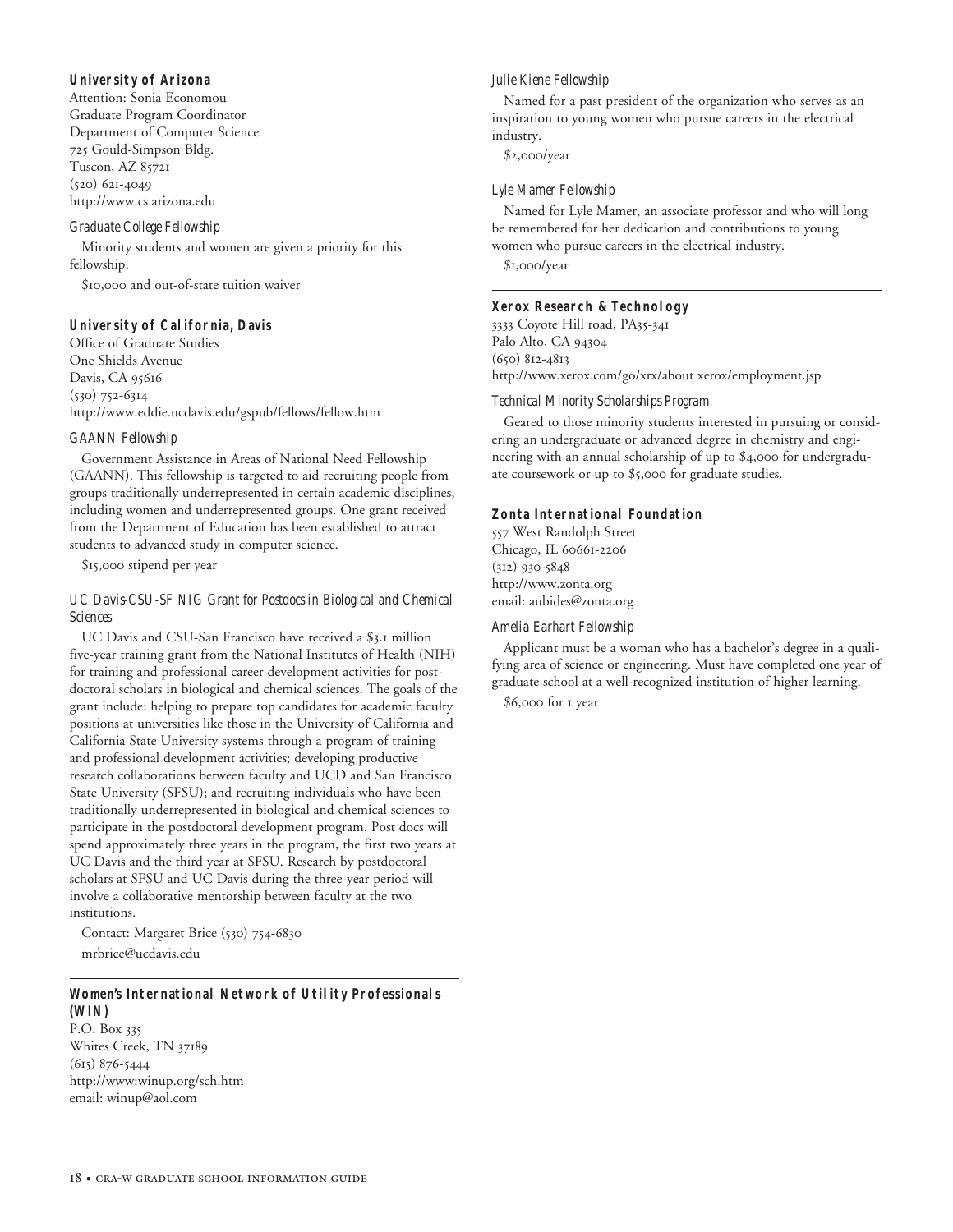

*To learn more about CRA-W and the programs it offers, visit* www.cra.org/craw*. Sign up to receive news about CRA-W projects and opportunities at* www.cra.org/craw/mailinglist*. To request additional copies of this or any other CRA-W publication, go to* www.cra.org/craw/pubs.html*.*